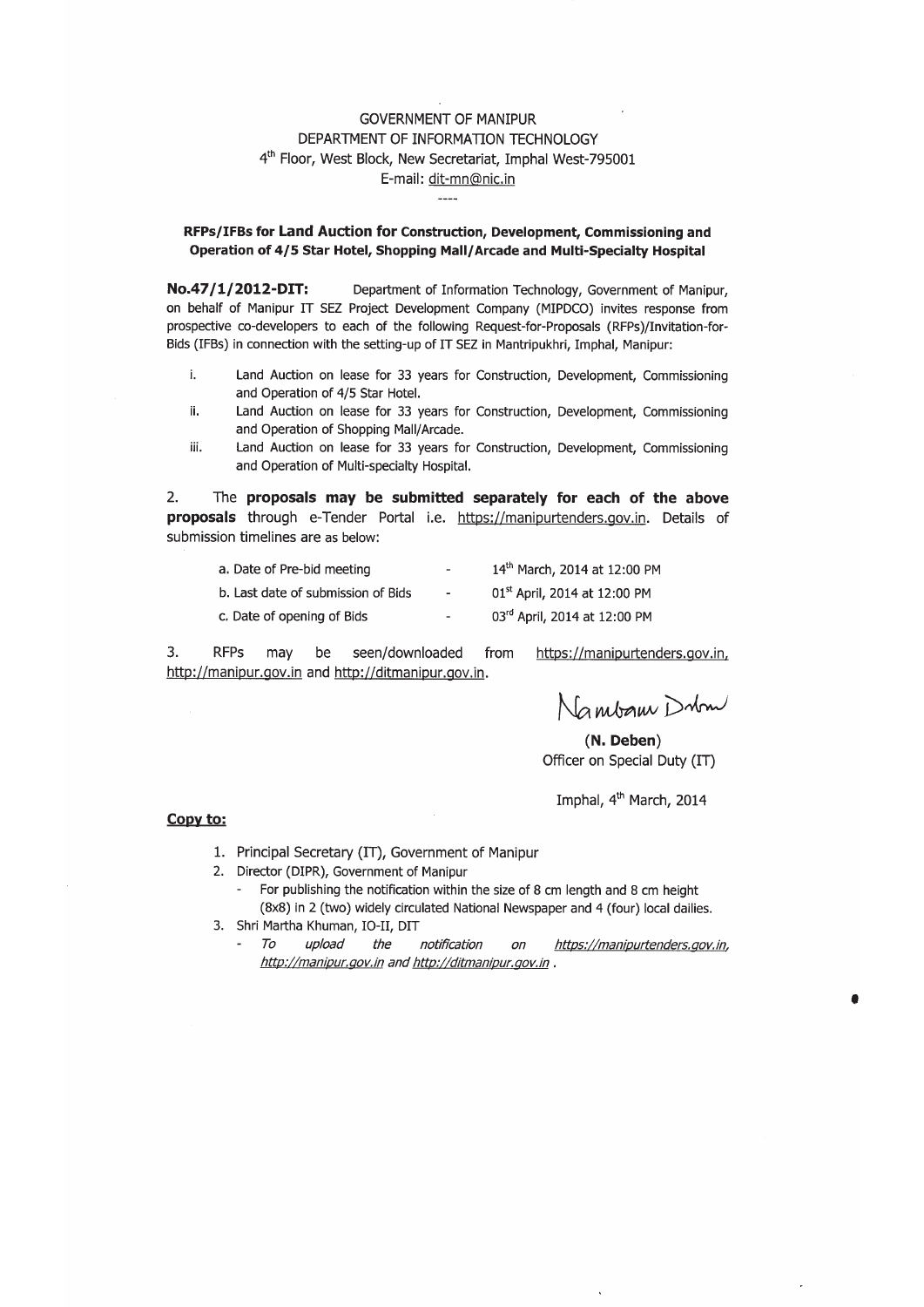**MANIPUR IT SEZ PROJECT DEVELOPMENT COMPANY /** 

## **DEPARTMENT OF INFORMATION TECHNOLOGY**

## **GOVERNMENT OF MANIPUR**

## **4th FLOOR, WESTERN BLOCK, NEW SECRETARIAT,**

**IMPHAL, MANIPUR, INDIA** 



### **INVITATION FOR BIDS (IFB)**

**LAND AUCTION FOR CONSTRUCTION, DEVELOPMENT, COMMISSIONING AND OPERATION OF SHOPPING MALL / ARCADE AT IT SEZ IN MANTRIPUKHRI, IMPHAL, MANIPUR, INDIA** 

**TENDER NO. : 47/1/2012-DIT/2 DATED 4th MARCH 2014** 

 $1 | P$  a g e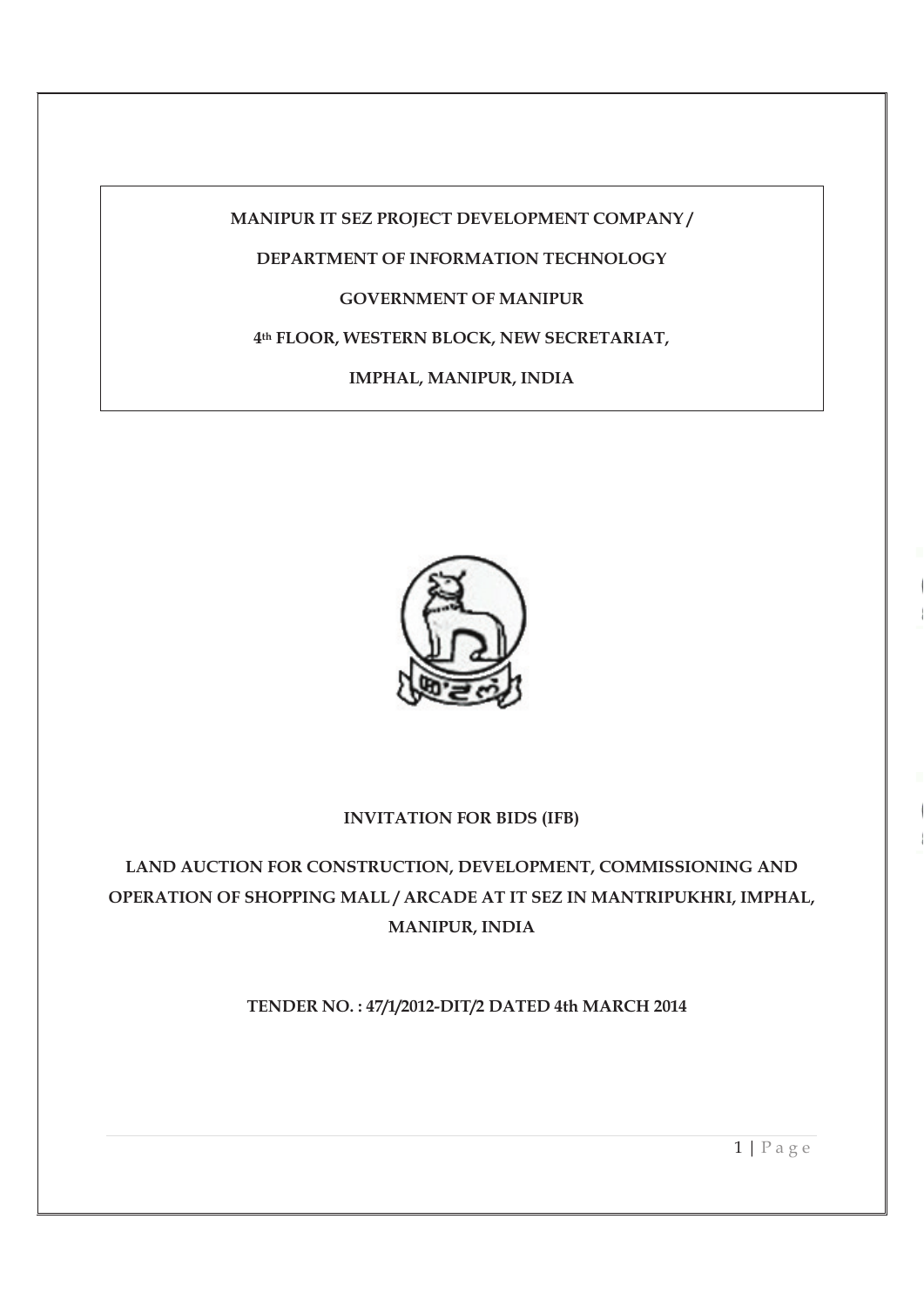# **List of Abbreviations**

The following table provides abbreviations used in this IFB document..

| Abbreviation  | Description                                         |  |  |
|---------------|-----------------------------------------------------|--|--|
| <b>IT SEZ</b> | Information Technology Special Economic Zone        |  |  |
| <b>EMD</b>    | <b>Earnest Money Deposit</b>                        |  |  |
| <b>STPI</b>   | Software Technology Parks of India                  |  |  |
| <b>MIPDCO</b> | Manipur IT SEZ Project Development Company          |  |  |
| <b>IFB</b>    | <b>Invitation</b> for Bids                          |  |  |
| EoI           | <b>Expression of Interest</b>                       |  |  |
| DIT           | Department of Information Technology, Government of |  |  |
|               | Manipur                                             |  |  |
| GoM           | Govt. of Manipur                                    |  |  |
| <b>PBG</b>    | Performance Bank Guarantee                          |  |  |
| MoU           | Memorandum of Understanding                         |  |  |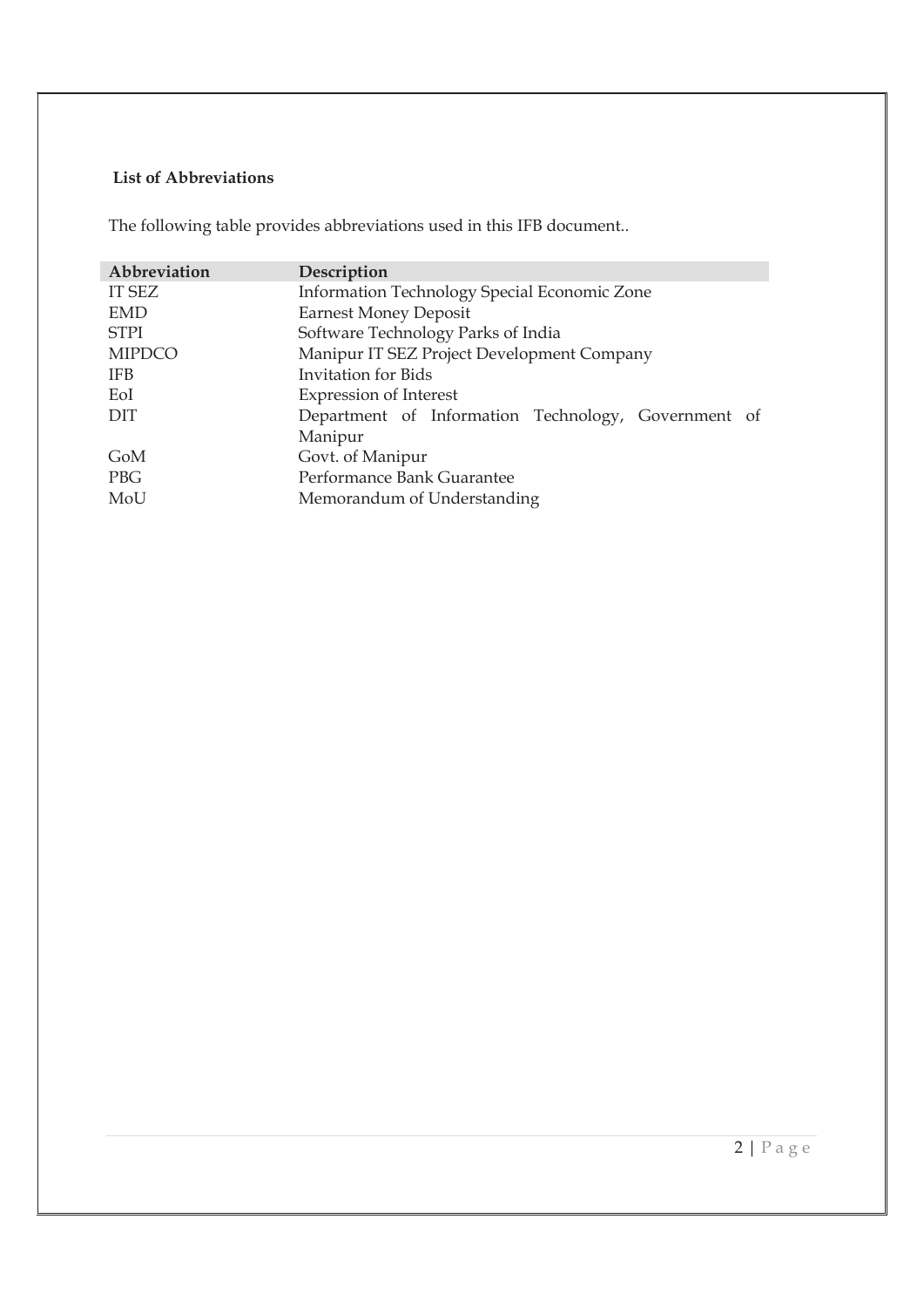## **Table of Contents**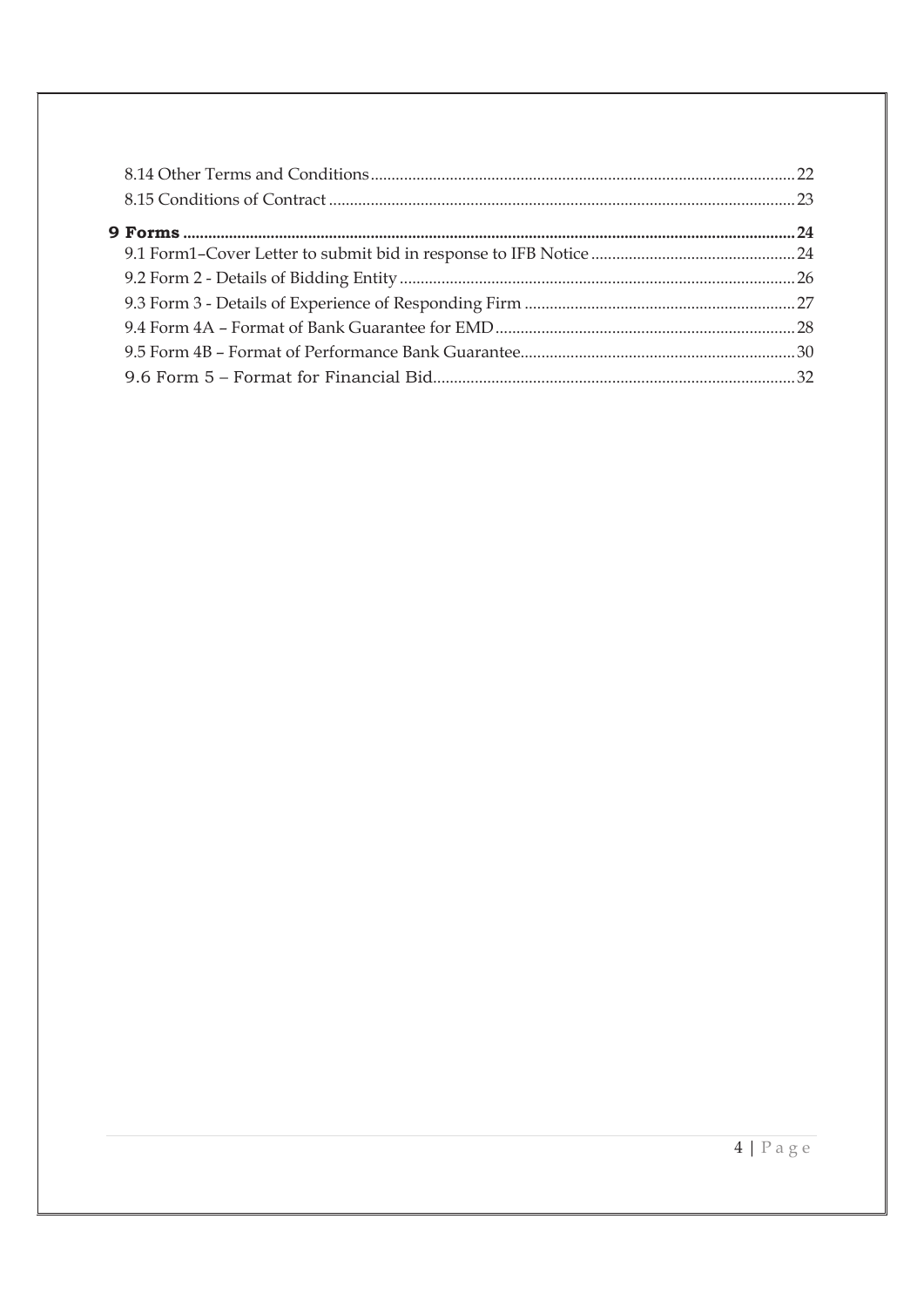## **1. Information for Bidders**

Tender No.:47/1/2012-DIT/2 Dated: 4<sup>th</sup> March, 2014

Sealed tender documents are invited for auction of land to build and operate a shopping mall / arcade at the IT SEZ in Mantripukhri, Imphal East. It is expected that the firm responding to this IFB should be a reputed firm at the national/ international level and should have prior experience in this sector in the past.

| 1.<br>2. | Brief Description of the Invitation for bids<br>Tender Document Fee (Non-Refundable) -                                 | Auction of Land on lease for 33<br>years for the purpose of building<br>and operating one anchor brand<br>store and shopping mall / arcade<br>with minimum 30 brand stores<br>Rs. 50,000(Rupees Fifty Thousand                                                                                                                                            |
|----------|------------------------------------------------------------------------------------------------------------------------|-----------------------------------------------------------------------------------------------------------------------------------------------------------------------------------------------------------------------------------------------------------------------------------------------------------------------------------------------------------|
|          | To be paid via a Demand Draft drawn in<br>favor of MANIPUR IT SEZ PROJECT<br>DEVELOPMENT COMPANY, Payable at<br>Imphal | Only.)                                                                                                                                                                                                                                                                                                                                                    |
| 3.       | <b>EMD</b> in form of Bank Guarantee                                                                                   | Rs. 2 Cr (Rupees Two Crores only.)                                                                                                                                                                                                                                                                                                                        |
| 4.       | Reserve Land Price for Auction                                                                                         | Rs.15.24 Cr (Fifteen Crores and<br>Twenty Lakh only)                                                                                                                                                                                                                                                                                                      |
| 5.       | Availability of Bid Document (IFB)                                                                                     | www.manipur.gov.in                                                                                                                                                                                                                                                                                                                                        |
| 6.       | Pre-Bid Clarification                                                                                                  | Queries should be received by<br>13th March, 2014. Only queries<br>received before the deadline date<br>will be considered.<br>Pre-bid meeting will be held at<br>12 Noon, 14th March, 2014<br>All queries will be addressed to<br>$\bullet$<br>Mr. N. Deben, OSD (IT) and Mr.<br>Jateen, IO, DIT<br>at<br>email<br>id<br>n.deben@nic.in, y.jateen@nic.in |
| 7.       | Last Date and Time of bid Submission                                                                                   | Till 12 Noon, 1st April, 2014                                                                                                                                                                                                                                                                                                                             |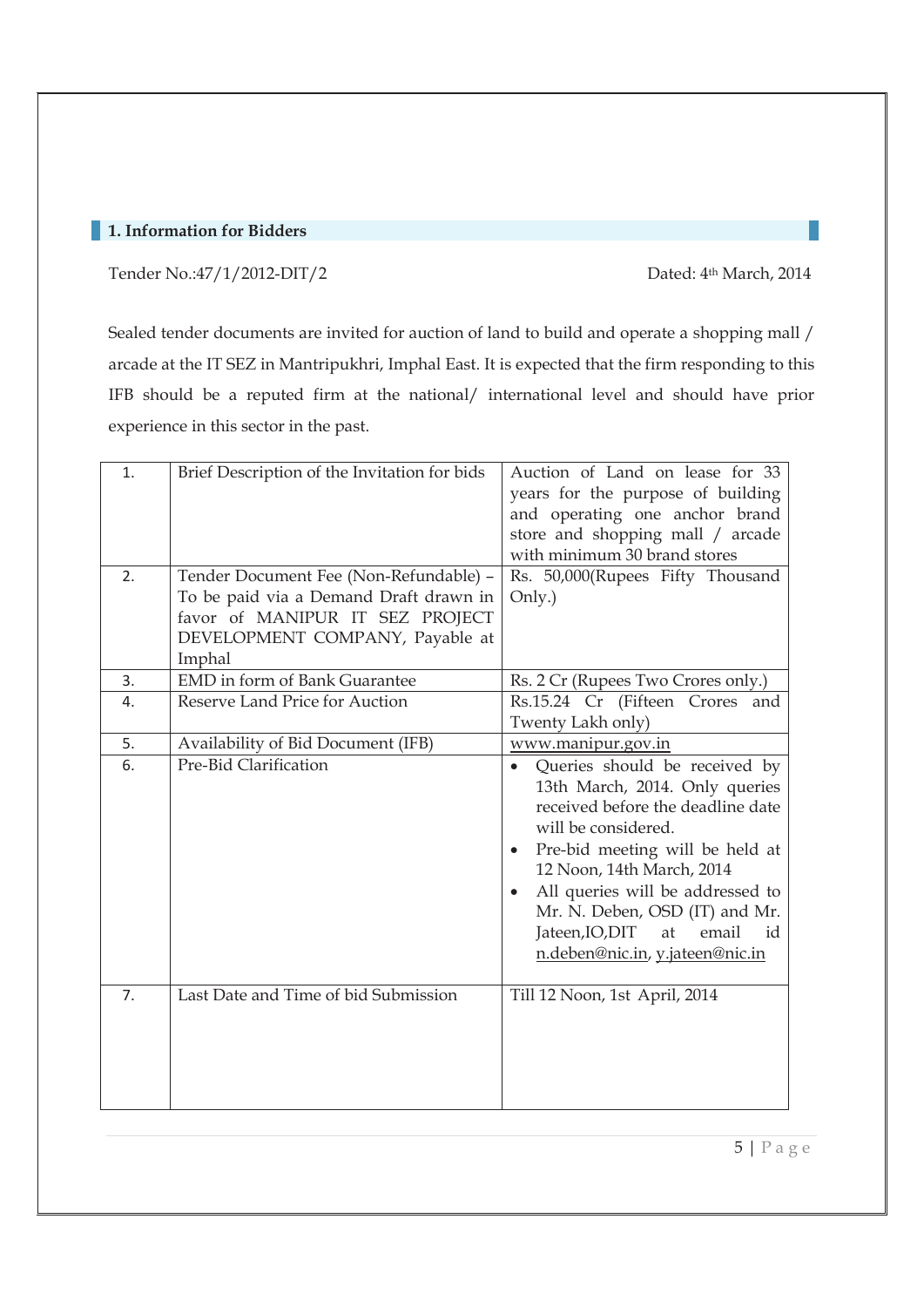| 8.  | Pre-Bid Meeting, Bid Submission and Bid<br><b>Opening Venue</b> | Department of Information<br>Technology, 4th Floor, West Block,<br>New Secretariat, Imphal West -<br>795001                                                      |
|-----|-----------------------------------------------------------------|------------------------------------------------------------------------------------------------------------------------------------------------------------------|
| 9.  | Date of Opening of the bids                                     | At 12 Noon, 3rd April, 2014                                                                                                                                      |
| 10. | <b>Contact Person</b>                                           | Mr. N. Deben, OSD (IT) and Mr.<br>Jateen, IO, DIT<br>Department of Information<br>Technology, 4th Floor, West Block,<br>New Secretariat, Imphal West -<br>795001 |
| 11. | Expected date of transfer of possession of<br>land              | To be intimated later                                                                                                                                            |

## **2. Introduction and Objective of the Project**

### **A. Introduction**

The Manipur IT SEZ Project Development Company (MIPDCO) is owned by Government of Manipur (GoM). MIPDCO in its pursuit of establishing IT/ITeS Industry in Manipur, is proposing to set up an IT SEZ on a contiguous land measuring area of 10.87 hectares adjacent to the Software Technology Parks of India (STPI) Campus located in Mantripukhri. GoM has already set up an IT Park at Mantripukhri adjacent to the STPI Imphal Centre.

 As part of world class infrastructure, the non-processing zone of the IT SEZ will have a multispecialty hospital of at least 100 beds, a 4/5 star hotel of at least 100 rooms, a shopping mall / arcade, office buildings for global IT players, residential apartments, Government offices apart from all other utilities etc. A satellite view of Manipur IT SEZ is shown below

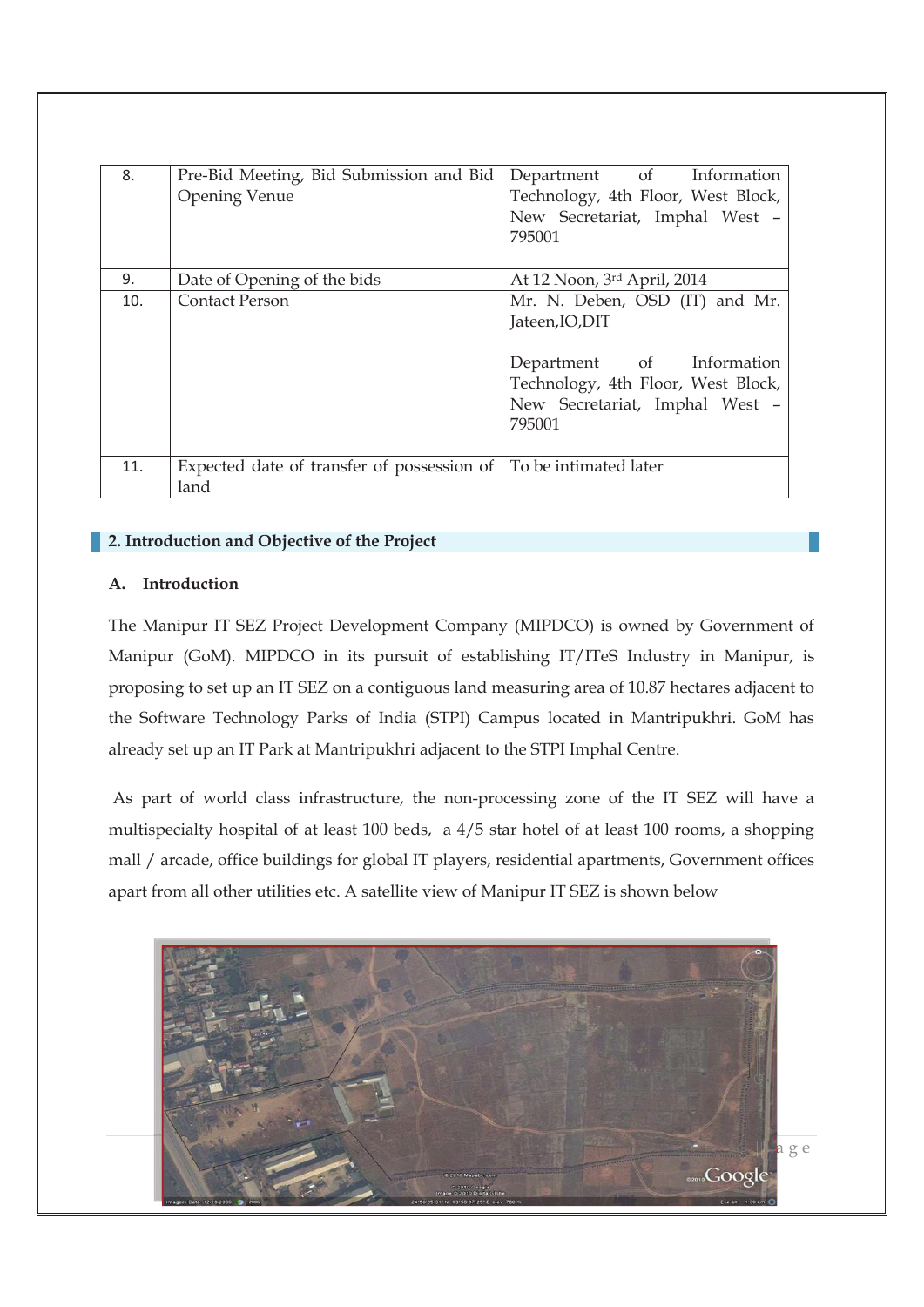The setting up of the IT SEZ at Imphal will give a fillip to the IT and ITES Industry in Manipur and other NE states and will create a large number of employment opportunities for the local youth. It is also expected to attract investments in the field of IT from IT majors in the country and from Multinational companies.

For this purpose, sealed bids are invited for allotting on lease for 33 years, land of size 7,620 square meters (earmarked for developing a shopping mall / arcade) at IT SEZ through auction process. Reserve price for auction of this land is Rs. 15.24 Cr. It is expected that the firm/ consortium responding to this IFB should be reputed at the national/ international level and should have extensive experience in the construction, development and operation of large commercial projects including large shopping malls / arcades at its own cost.

### **3. Who can apply**

- a) A consortium of companies at least one of whom is in the business of running a shopping mall / arcade, preferably at least one local entrepreneur/company from Manipur/NE. Ideally, the lead bidder may be a large construction/real estate Company of Repute. In the submitted bid documents, the lead bidder shall be clearly identified.
- b) The Lead Bidder should be a company with positive net worth and a minimum annual turnover of at least Rs. 100 Cr in each of the last 3 years
- c) In case the bidders intend to form consortium/Joint Venture in the future, they need to furnish all the required details of proposed future company. This shall include the draft of agreement / MoU among members with their equity holding and identifying lead bidder out of all members.

#### **4. Eligibility Criteria**

The Bidders should meet the following Eligibility criteria for participating in the Tender. The Bidders should enclose documentary evidence for fulfilling the Eligibility in the Bid.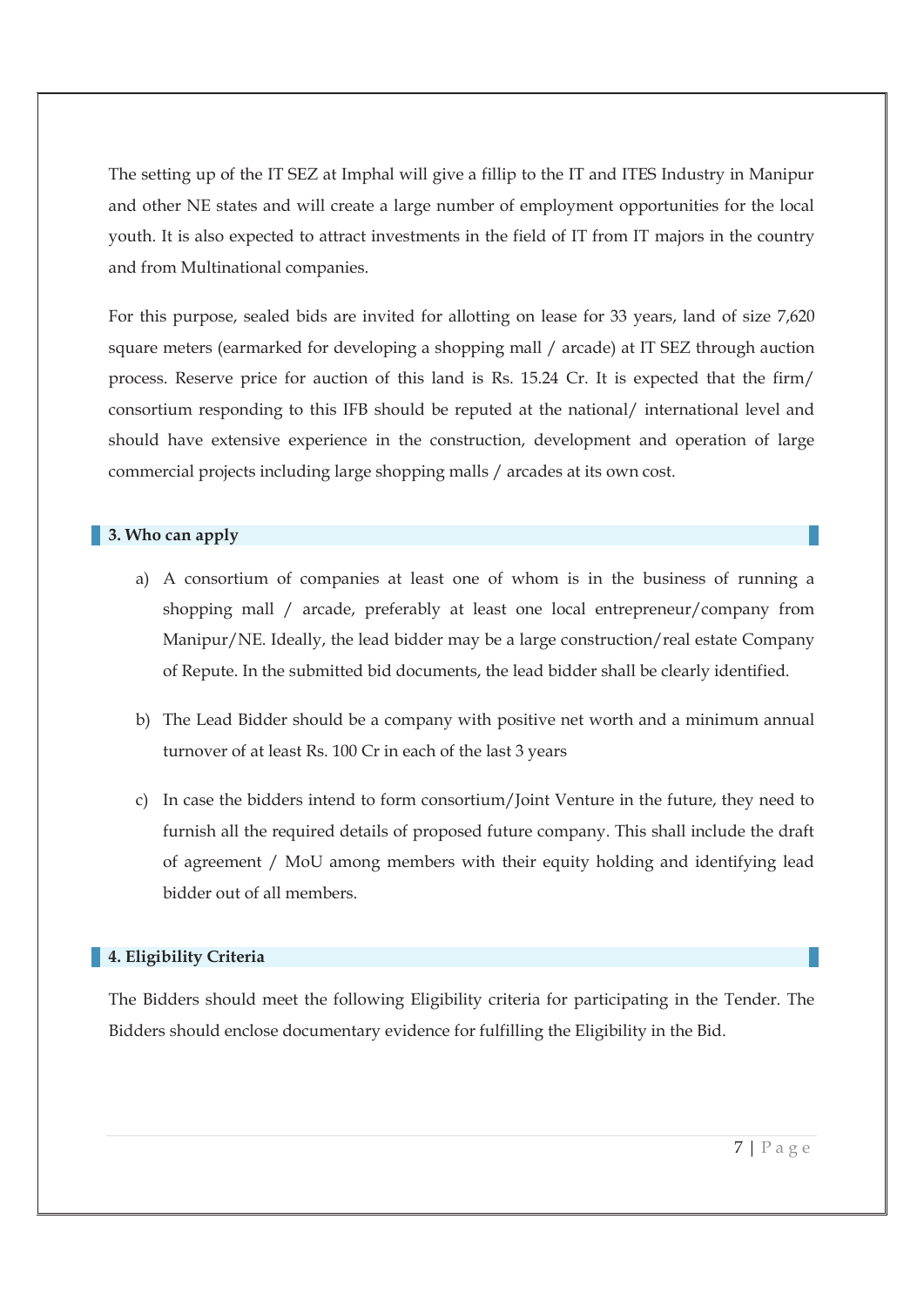| S.<br>No.      | <b>Eligibility Conditions</b>                                                                                                                                                                                                                                                                                                                                                                                                                                                                                                                                                                       | Documentary proof to be<br>submitted                                                                                                                                                                                                                          |  |
|----------------|-----------------------------------------------------------------------------------------------------------------------------------------------------------------------------------------------------------------------------------------------------------------------------------------------------------------------------------------------------------------------------------------------------------------------------------------------------------------------------------------------------------------------------------------------------------------------------------------------------|---------------------------------------------------------------------------------------------------------------------------------------------------------------------------------------------------------------------------------------------------------------|--|
| $\mathbf{1}$   | The bidder should be a company registered in India<br>under the Companies Act 1956                                                                                                                                                                                                                                                                                                                                                                                                                                                                                                                  | Certificate of Incorporation<br>ш<br>• PAN Number                                                                                                                                                                                                             |  |
| $\overline{2}$ | In case the bid is submitted by a consortium, the<br>number of members shall not be more than three<br>(3), i.e. one lead member and two other members.<br>However, the lead member shall be solely<br>responsible for all obligations under the agreement.<br>The IFB should contain details of all members of<br>consortium including legal status and specifying<br>their roles and responsibilities in the project. The<br>lead entity shall commit to hold an equity<br>stake/interest of at least fifty one percent (51%) in<br>the consortium during entire lease tenure.                    | Memorandum of understanding<br>(MoU) containing details of all the<br>members of consortium including<br>legal status and specifying their<br>roles and responsibilities in the<br>project and projected<br>equity<br>stake/interest (in %) of each<br>member |  |
| 3              | The bidder (at least one member in case of<br>consortium) should be in the business of similar<br>large<br>commercial<br>project<br>construction,<br>development and operations for at least last<br>three (3) years as on 31.12.2013. Bidder (at least<br>one member in case of consortium) shall have a<br>prior experience of running a shopping mall /<br>arcade<br>Large real estate groups who can own the<br>$\bullet$<br>responsibility of construction and development<br>along with operations, and are in the business of<br>shopping<br>leisure<br>mall<br>arcade,<br>$\sqrt{2}$<br>and | Self-Certification                                                                                                                                                                                                                                            |  |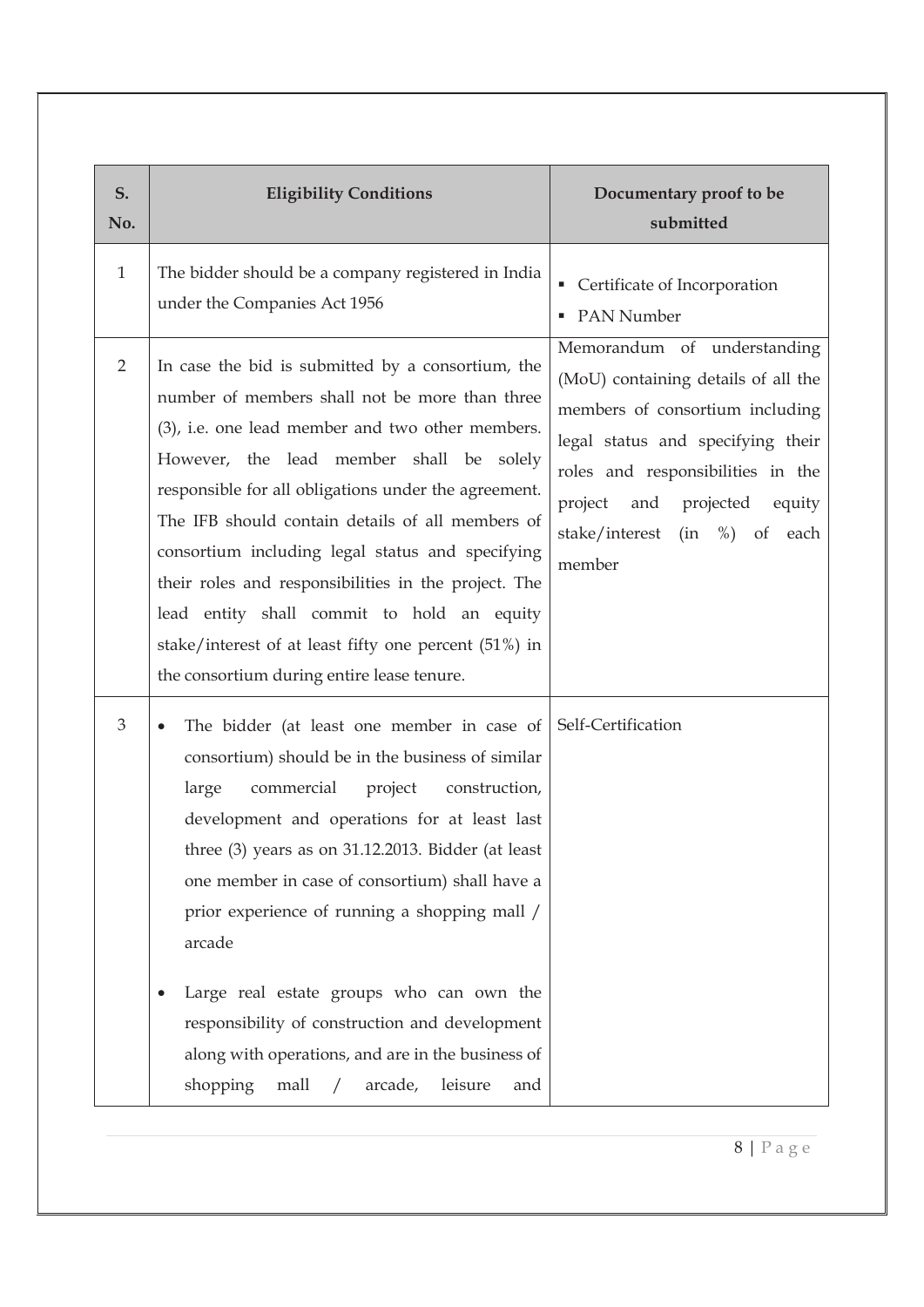|                | entertainment for at least three (3) years as on                                                                                                                                                                                                                                                                         |                                                                                                                                                                                                                                                                                                                                                                                                                                                                                                                                                                                                                                                                                                                |
|----------------|--------------------------------------------------------------------------------------------------------------------------------------------------------------------------------------------------------------------------------------------------------------------------------------------------------------------------|----------------------------------------------------------------------------------------------------------------------------------------------------------------------------------------------------------------------------------------------------------------------------------------------------------------------------------------------------------------------------------------------------------------------------------------------------------------------------------------------------------------------------------------------------------------------------------------------------------------------------------------------------------------------------------------------------------------|
|                | 31.12.2013                                                                                                                                                                                                                                                                                                               |                                                                                                                                                                                                                                                                                                                                                                                                                                                                                                                                                                                                                                                                                                                |
| $\overline{4}$ | The bidder should have had a positive net worth for<br>each of the last three (3) years and should have had<br>an average turnover of not less than Rs. 100 Cr from<br>Construction / shopping mall / arcade, leisure and<br>entertainment business in each of the last three (3)<br>years (FY's 10-11, 11-12 and 12-13) | Auditor's certificate for positive<br>٠<br>net worth.<br>Auditors<br>certificate<br>showing<br>٠<br>construction / shopping mall /<br>arcade,<br>leisure<br>and<br>entertainment turnover for the<br>last three $(3)$ years $(FY's 10-11,$<br>11-12 and 12-13) of more than<br>100 Crore                                                                                                                                                                                                                                                                                                                                                                                                                       |
| 5              | The bidder should be able to raise sufficient funds<br>from financial institutes, if required.                                                                                                                                                                                                                           | • Copies of<br>Annual<br>Reports<br>including<br>detailed<br>financial<br>statements of last three (3) years<br>(FY's 10-11, 11-12 and 12-13)<br>Auditor's note including details<br>٠<br>of equity share holding, details<br>of subsidiaries and associate<br>companies of last three (3) years<br>(FY's 10-11, 11-12 and 12-13)<br>Details of debt / loan including<br>٠<br>the name of debtors / lenders,<br>debt / loan amount, purpose<br>disbursement,<br>date<br>of<br>and<br>repayments<br>outstanding<br>and<br>details during last three (3) years<br>(FY's 10-11, 11-12 and 12-13)<br>All above said details shall be<br>٠<br>accompanied by a letter from the<br>auditors<br>of<br>the<br>statuary |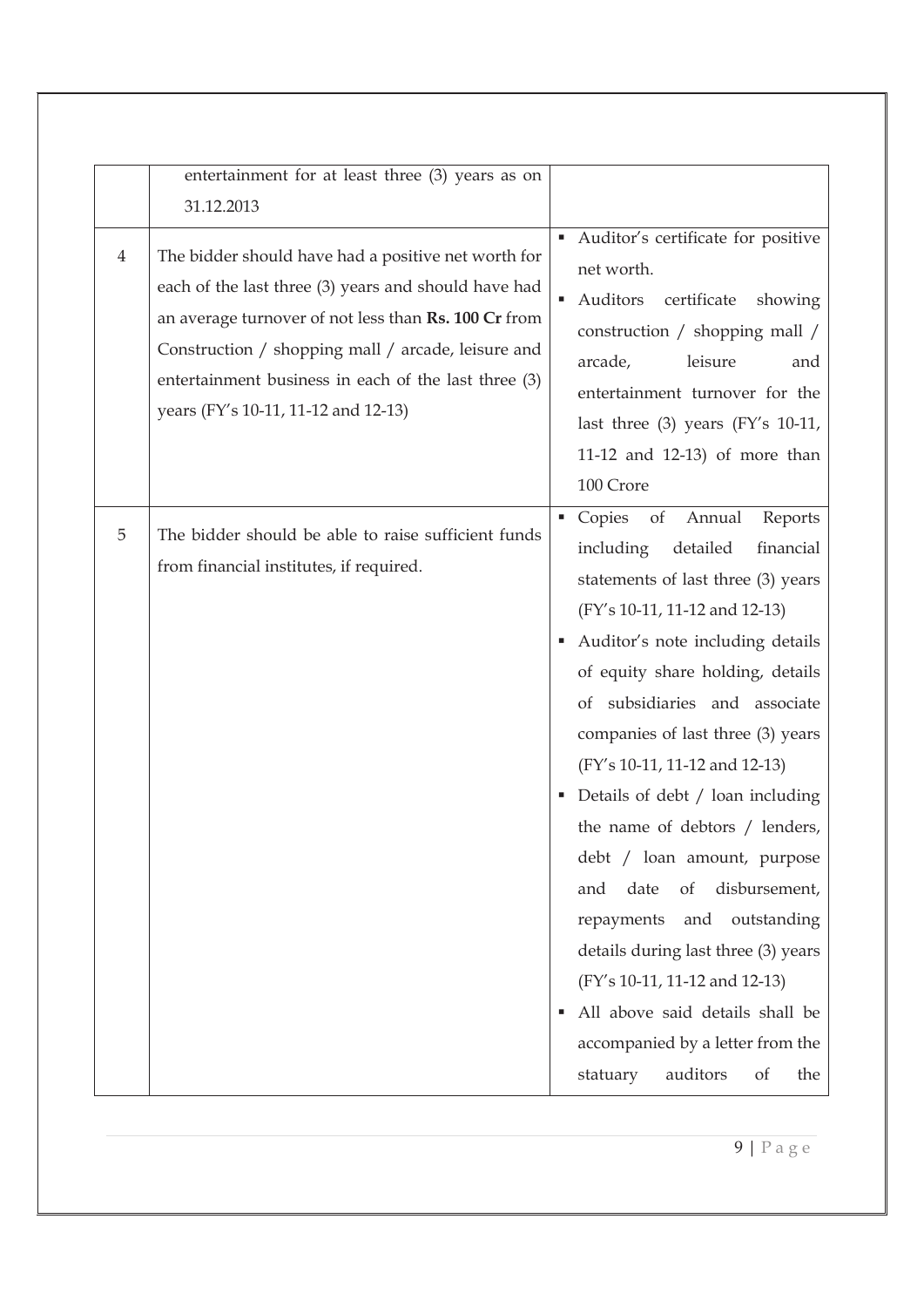| company certifying that above       |
|-------------------------------------|
|                                     |
| In case of consortium, above        |
| said details shall be furnished     |
| for all members of consortium.      |
| Details of Project, including self- |
|                                     |
|                                     |
|                                     |
|                                     |
|                                     |

#### **5. Selection of Successful Bidder**

The financial bids of all those bidders who meet the eligibility criterion will be opened. The land will be allotted to the bidder quoting the highest price.

#### **6. Terms and Conditions**

#### **Financials**

- a) Reserve Price of Land is Rs 15.24 Cr. (Fifteen Crores and Twenty Four Lakh only)
- b) The land will be allotted to the bidder quoting the highest price on an "as is, where is" basis.
- c) MIPDCO shall give this land to the successful bidder on an initial lease for 33 years. Post retirement of 33 years, MIPDCO at its sole discretion, may extend the lease for a similar number of years (33 Years) on mutually agreeable terms. In case at that point two parties do not reach to an agreement regarding the terms of lease extension, the land along with the shopping mall / arcade constructed on it (less soft furnishings and human resources) shall be transferred to MIPDCO on an "as is, where is" basis free of cost.
- d) Successful bidder shall share 10% of total revenues generated annually by shopping mall / arcade with MIPDCO for entire lease period. The same will be paid in a quarterly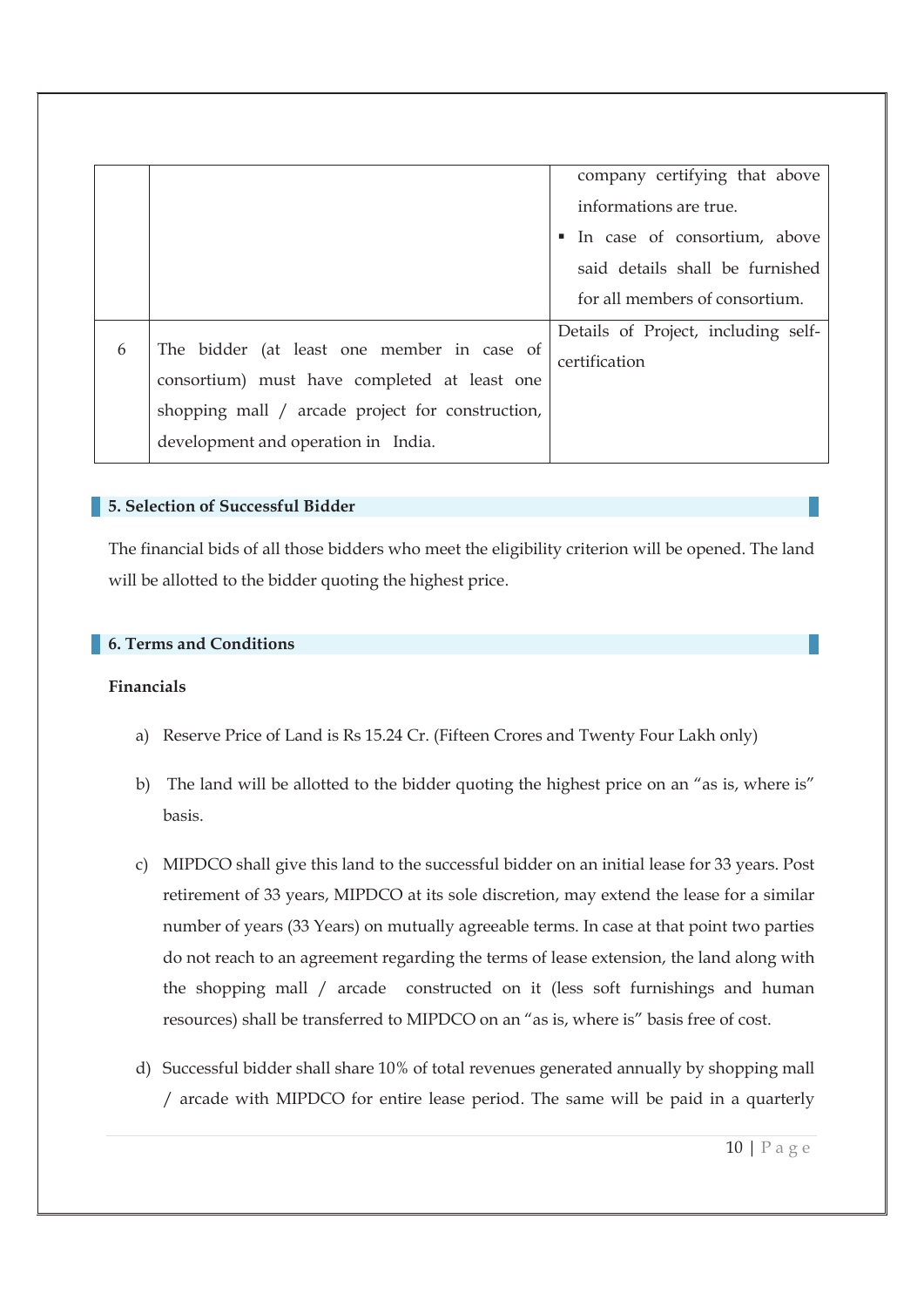basis. At the end of each financial year, the successful bidder will have to submit audited financial statements to MIPDCO for review. In case of any discrepancy found between the amount paid by the successful bidder to MIPDCO and the audited financial statements, the successful bidder will mandatorily make the adjustments (as sought by MIPDCO) by either paying the remainder amount or providing an undertaking to make it good in the next payment cycle, within 10 working days of the same being communicated by MIPDCO.

e) The Successful Bidder has to make upfront payment of 30% of final auction value, within 15 working days of announcement of the results. The lease deed will be subsequently executed, within 10 working days of which the bidder will deposit a further 10% of the auction price.. Payment of remaining 60% can be staggered in 6 equal installments at a frequency of 45 calendar days, starting from date of execution of lease deed. Therefore, the schedule of payment would be as follows:

| Installment<br>No. | Milestone                                           | Percentage<br>of<br>value<br>auction<br>payable |
|--------------------|-----------------------------------------------------|-------------------------------------------------|
| 1                  | Within 15 working days of announcement of results   | 30%                                             |
| $\overline{2}$     | Within 10 working days of execution of lease deed   | 10%                                             |
| 3                  | Within 45 calendar days of execution of lease deed  | 10%                                             |
| 4                  | Within 90 calendar days of execution of lease deed  | 10%                                             |
| 5                  | Within 135 calendar days of execution of lease deed | 10%                                             |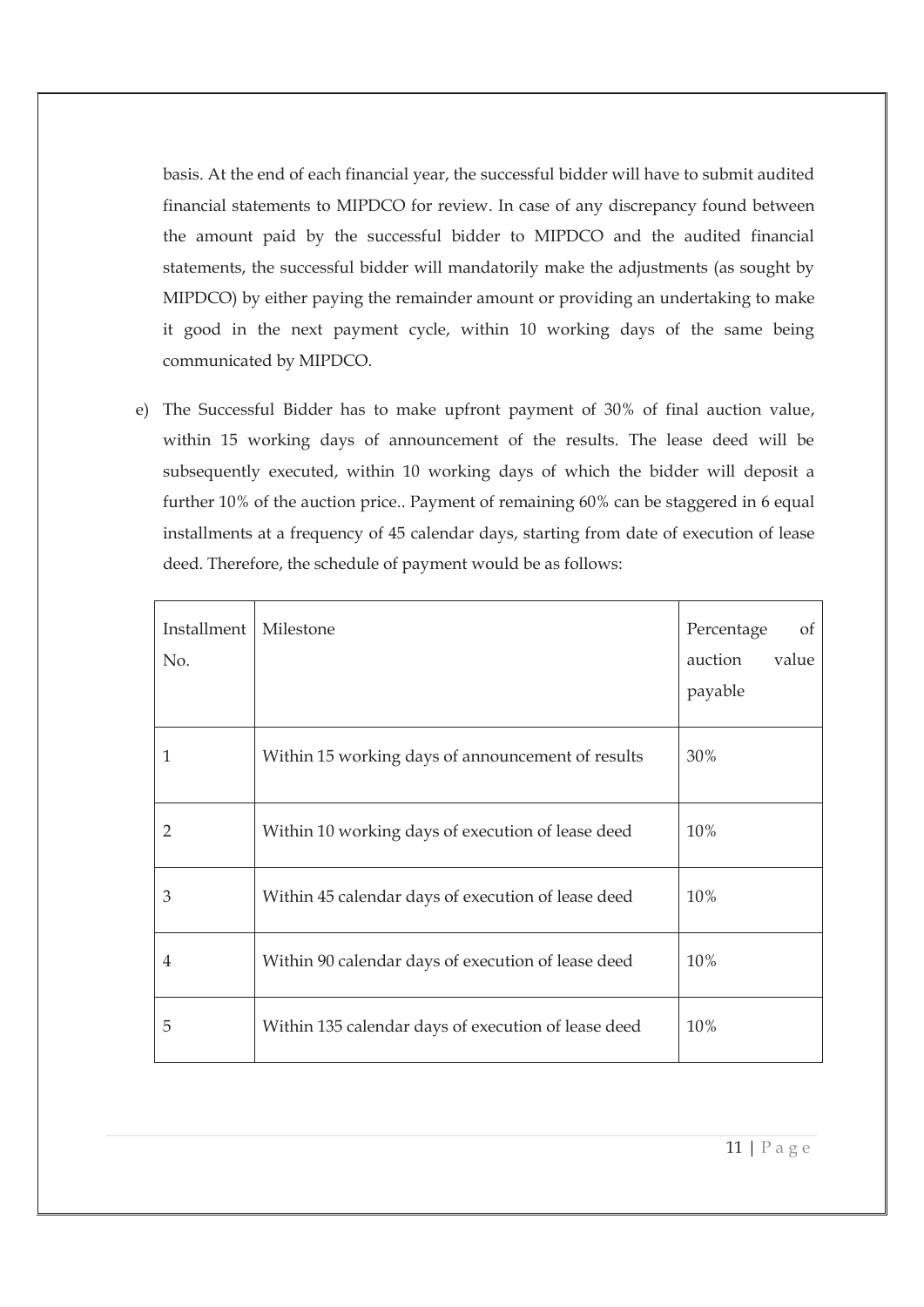| Within 180 calendar days of execution of lease deed | 10% |
|-----------------------------------------------------|-----|
| Within 225 calendar days of execution of lease deed | 10% |
| Within 270 calendar days of execution of lease deed | 10% |

- f) Any extension granted by MIPDCO for the payment of instalments after the due date will bear a simple interest @ 10% per annum. The interest will be charged on the defaulted amount for the defaulted period. However extension for the payment will be a sole discretion of MIPDCO.
- g) An EMD of Rs. 2 Cr (rupees two crores only) will be deposited to MIPDCO prior to the auction together with the bid submission. This will be returned post completion of the Auction Process without any interest to all the unsuccessful bidders and to the successful bidder only after receiving the PBG.
- h) A Non Refundable and Non Adjustable tender fee of Rs. 50, 000 (rupees fifty thousand only) in the form of a demand draft) shall be deposited with the bid.

## **6.2 Time Lines**

i) The Successful bidder has to complete the construction and development of shopping mall / arcade within 36 months starting from the date of execution of lease deed. To ensure timely completion and quality of work, successful bidder has to submit PBG of 10% of auction value and validity of 3 years. A penalty of 10% of this PBG shall be deducted for every 90 days delay in start of commercial operation of shopping mall / arcade. The delay is attributed to successful bidder or not, shall be on sole discretion of MIPDCO. This remaining PBG will be released after completion of six (6) months of commercial operations of shopping mall / arcade. No interest will be paid on any PBG.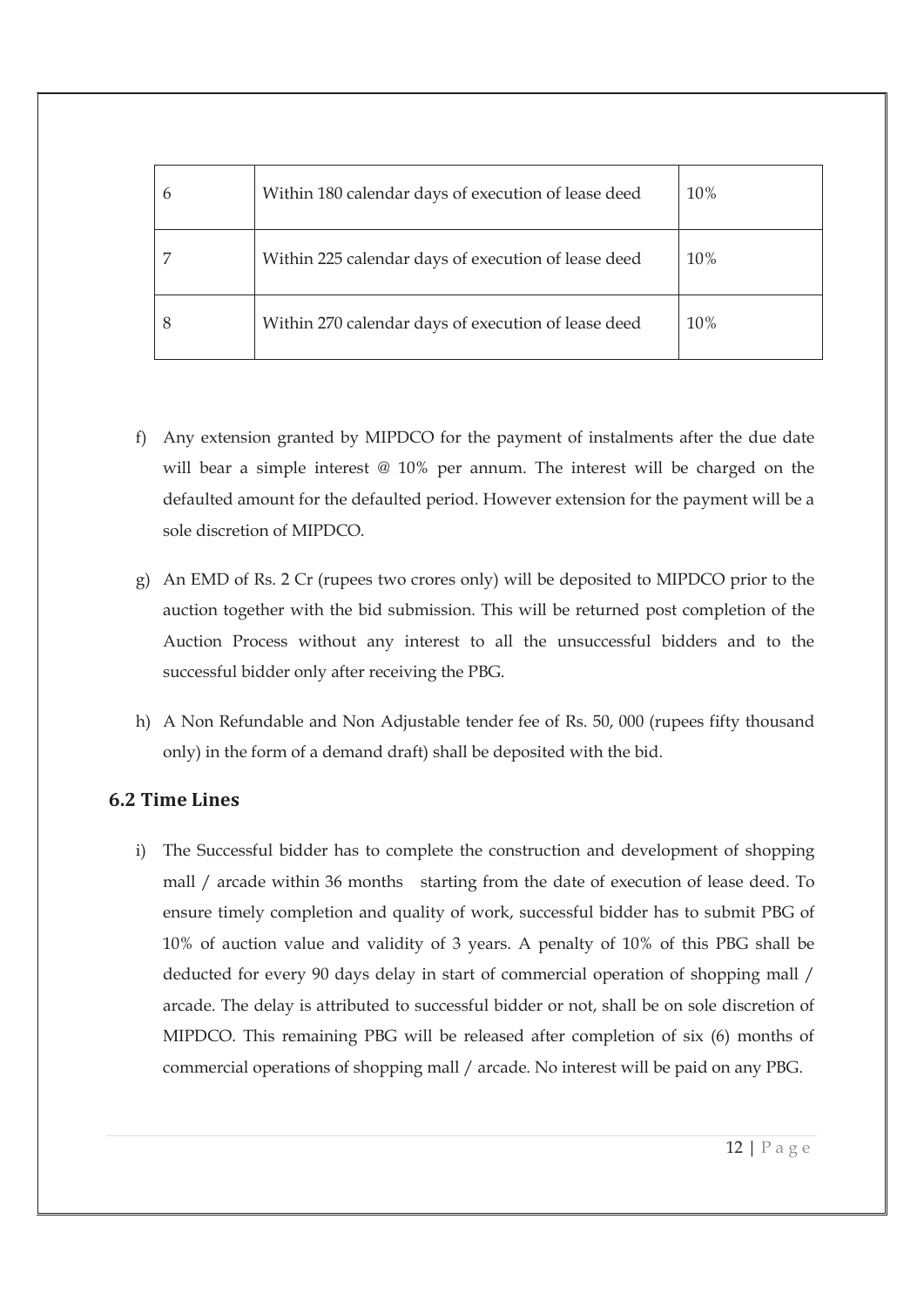- j) The successful bidder will submit a detailed plan for completion, monitoring report every two months and concept plan with supporting drawings and tables. In case of inordinate delay from plan (more than 3 months), MIPDCO can take remedial action under the terms of the Auction.
- k) The successful bidder will submit a draft business plan with all financial projections like Capex, Opex during development, cash flows and revenues from operations, expected profits etc.
- l) The shopping mall / arcade built should be as per industry standards.

## **6.3 Declaration of Functional Shopping mall / arcade**

m) Successful bidder has to obtain a certificate of 'ready to operate' from MIPDCO after completion of construction and development of shopping mall / arcade.

## **6.4 Transfer of Land for Shopping mall / arcade**

- n) Transfer permission will be granted only after making the shopping mall / arcade functional (certificate of functional should have been obtained from MIPDCO). For this, the application must be submitted to the Managing Director of MIPDCO in the requisite format.
- o) Transfer will only be allowed after making full payment of all dues if any.
- p) In case the successful bidder wants to transfer the land or shopping mall arcade in the name of some other agency, it can do so only with the permission of MIPDCO. The MIPDCO will charge 5% of the total value of land & building calculated at the prevailing rates of allotment as transfer charges on every transfer. The same will have to be borne by the current allottee. In case the successful bidder wants to surrender the land and building to MIPDCO during the tenure of the lease, it can do so. However the lease charges will be forfeited.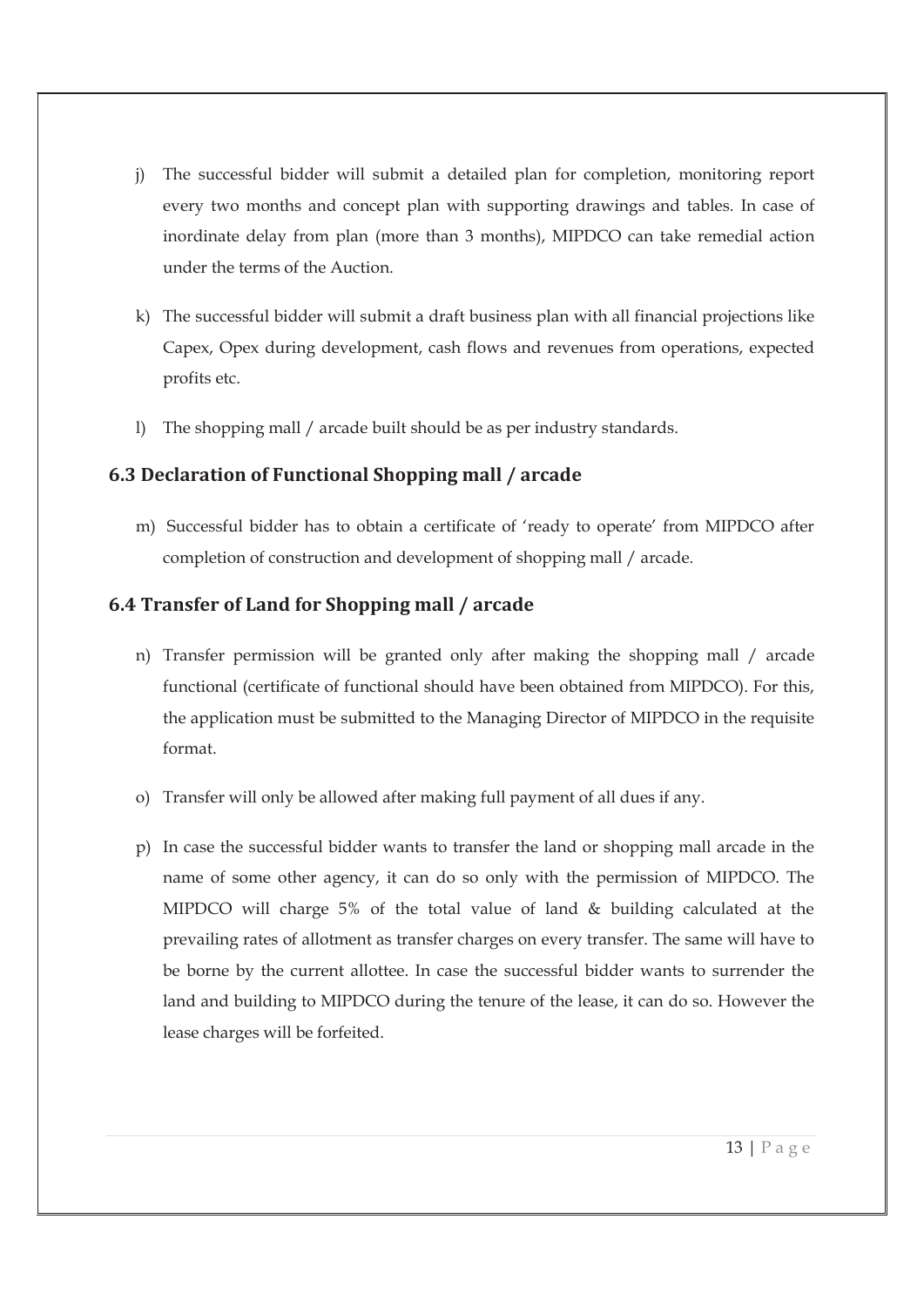## **6.5 Other Key Terms and Conditions**

- q) This is sole responsibility of winning bidder is to arrange the funds for Capex and Opex for building and operating of shopping mall / arcade after land hand over by MIPDCO.
- r) Successful bidder shall ensure compliance with all building by-laws set by local authorities like FAR, Maximum Allowable Height of Building, Set – Backs etc.
- s) MIPDCO reserves the right to conduct further rounds of Silent Auction in case two or more bids are within 10% of highest bid. However, the same is not binding on MIPDCO.
- t) Execution of the lease deed is essential within 3 months of the date of auction / allotment. An extension of 1(one) month can be granted on payment of a penalty equal to 2% of the total auction value of land. In case the lease deed has not been executed even on the expiry of 3 months, allotment of plot will be cancelled, and fresh bids initiated. In such a case, any money submitted by the successful bidder (in this process) shall stand forfeited, however, the PBG shall be returned after deducting penalties under the terms of this document.
- u) The date of execution of lease deed shall be deemed as the date of handing over possession of the land.
- v) In case of any change in consortium members, type of company (Partnership, Pvt Ltd etc.), a prior approval shall be taken from MIPDCO along with desired documents.
- w) Any Mortgage of land or functional shopping mall / arcade by the successful bidder shall be allowed if all interests of MIPDCO are protected. To this reason, any mortgage shall be done with the prior written consent of MIPDCO. In case of any violation of this provision, MIPDCO shall cancel the lease, and all money deposited by the successful bidder shall stand forfeited.
- x) MIPDCO reserves the right to conduct road shows in major cities of India to attract investors / bidders.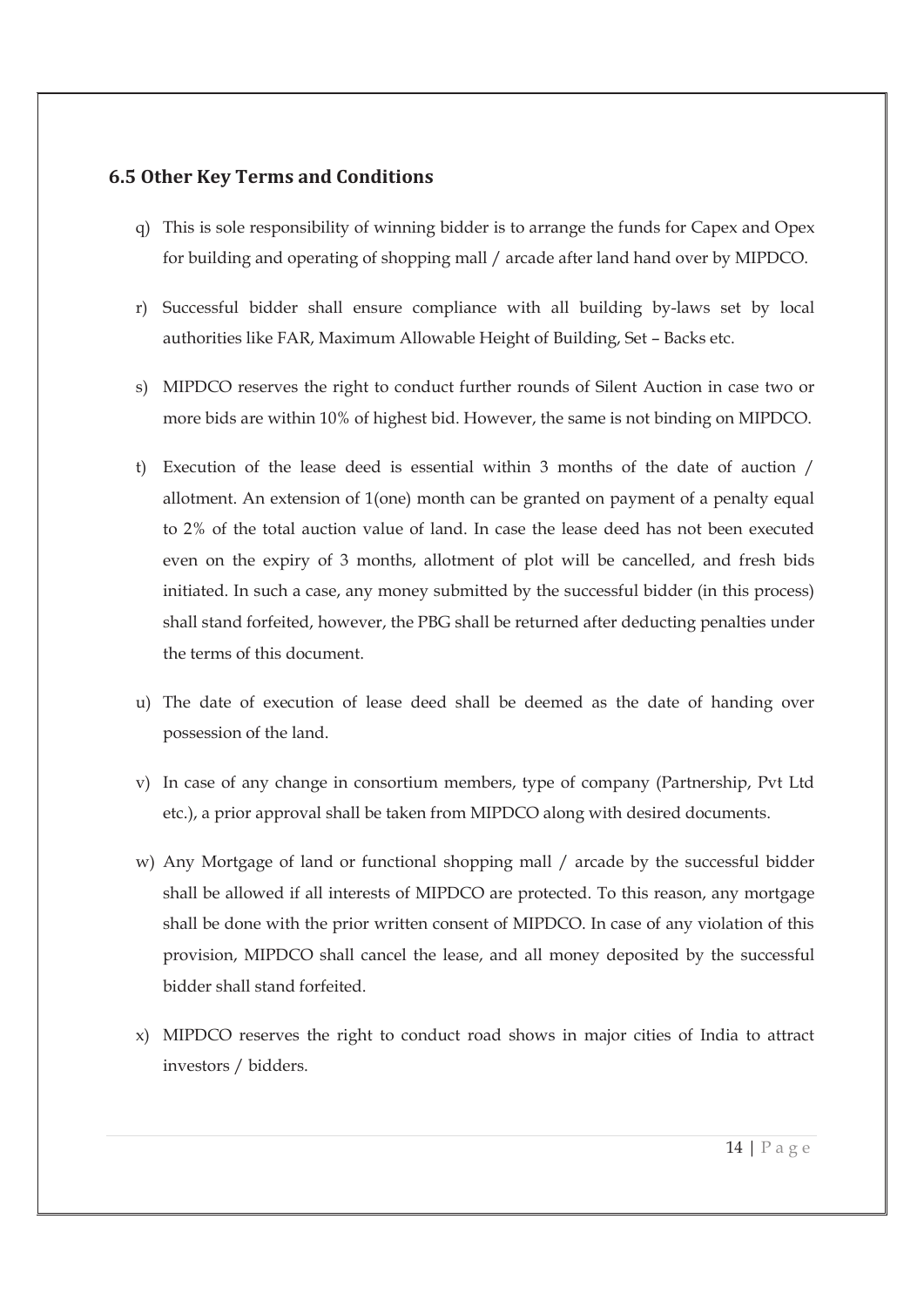- y) Land allotment is subjected to an approval from Board of Approval to bring winning bidder as a Co – Developer of IT SEZ.
- z) Other conditions are as follows
	- a. Any default by the bidder in respect of tender terms and conditions will lead to rejection of the bid and forfeiture of EMD.
	- b. MIPDCO reserves the right to (a) reject any / all proposals without assigning any reasons thereof, b) relax or waive any of the conditions stipulated in this IFB document as deemed necessary in the best interest of the MIPDCO and the objective of the scheme without assigning any reasons thereof and c) include any other item in the Scope of work at any time after consultation in the pre-proposal meeting or otherwise.
	- c. MIPDCO reserves the right to modify and amend any of the above-stipulated condition/criterion depending upon project priorities vis-à-vis urgent commitments.

### **7 Roles and Responsibilities of MIPDCO**

- a) MIPDCO will assist the successful bidder in obtaining all regulatory clearances and hook – up connection to all utilities like water, electricity, data connectivity, sewage and drainage systems etc. However overall responsibility will remain with successful bidder.
- b) Overall responsibilities of engineering, procurement, construction, commissioning and operation of shopping mall / arcade shall be of the successful bidder. However, the successful bidder is required to obtain a "No Objection Certificate" from MIPDCO for detail layout and engineering of shopping mall / arcade, before commencement of any construction activities. This is to ensure the consistency of the shopping mall/arcade building with the overall architecture and layout of SEZ. It is, therefore, recommended that successful bidder shall consult / liaison with MIPDCO (or any agency appointed by MIPDCO) during the design process.
- c) MIPDCO reserves the rights to block any feature of shopping mall / arcade (including name and branding etc.) In case MIPDCO is of the opinion that said feature will be in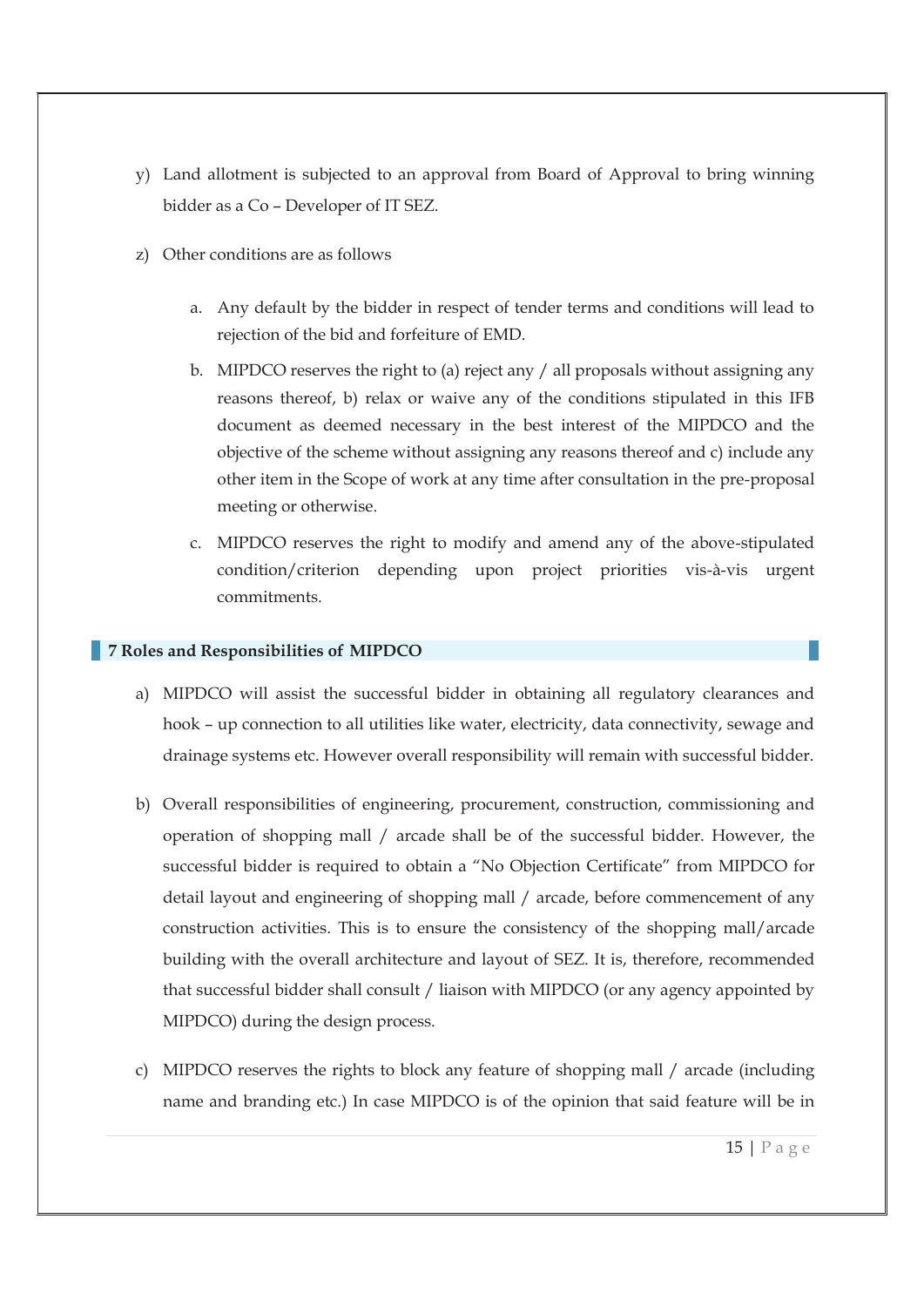conflict with the interest of IT SEZ/ State of Manipur / India. The decision of MIPDCO shall be final and binding in this regard.

- d) MIPDCO also reserves the rights to terminate the lease, in case of severe lapses by the winning bidder in constructing / developing / operating the proposed facility.
	- · MIPDCO and the successful bidder will strive to resolve differences, if any, through mutual dialogue. However, in case such dialogues fail, the following shall be the order of escalation:–Mutual discussion between the CEO/ Chairman of the successful bidder and board of directors (through its nominees) of MIPDCO.
	- · Arbitration (as per the prevalent laws of India).
	- · In case judicial intervention is deemed necessary, the same shall be only admissible in the competent courts of Imphal, Manipur.

Details of lease terms and conditions shall be incorporated in lease deed. Lease deed, as finalised by MIPDCO, would be executed post selection of the successful bidder.

#### **8 Instructions to the bidders**

### **8.1 General Guidelines**

#### **8.1.1 Completeness of Response**

- a) Bidders are advised to study all instructions, forms, terms, requirements and other information in the IFB documents carefully. Submission of bid will be deemed to have been done after careful study and examination of the IFB documents with full understanding of its implications.
- b) The response to this IFB should be full and complete in all respects. Failure to furnish all information required by the IFB documents or submission of a bid not substantially responsive to the IFB documents in every respect will be at the Bidder's risk and may result in rejection of its proposal and forfeiture of the bid EMD.

### **8.1.2 Bid Preparation Costs**

a) The bidder is responsible for all costs incurred in connection with participation in this bid process, including, but not limited to, costs incurred in conduct of informative and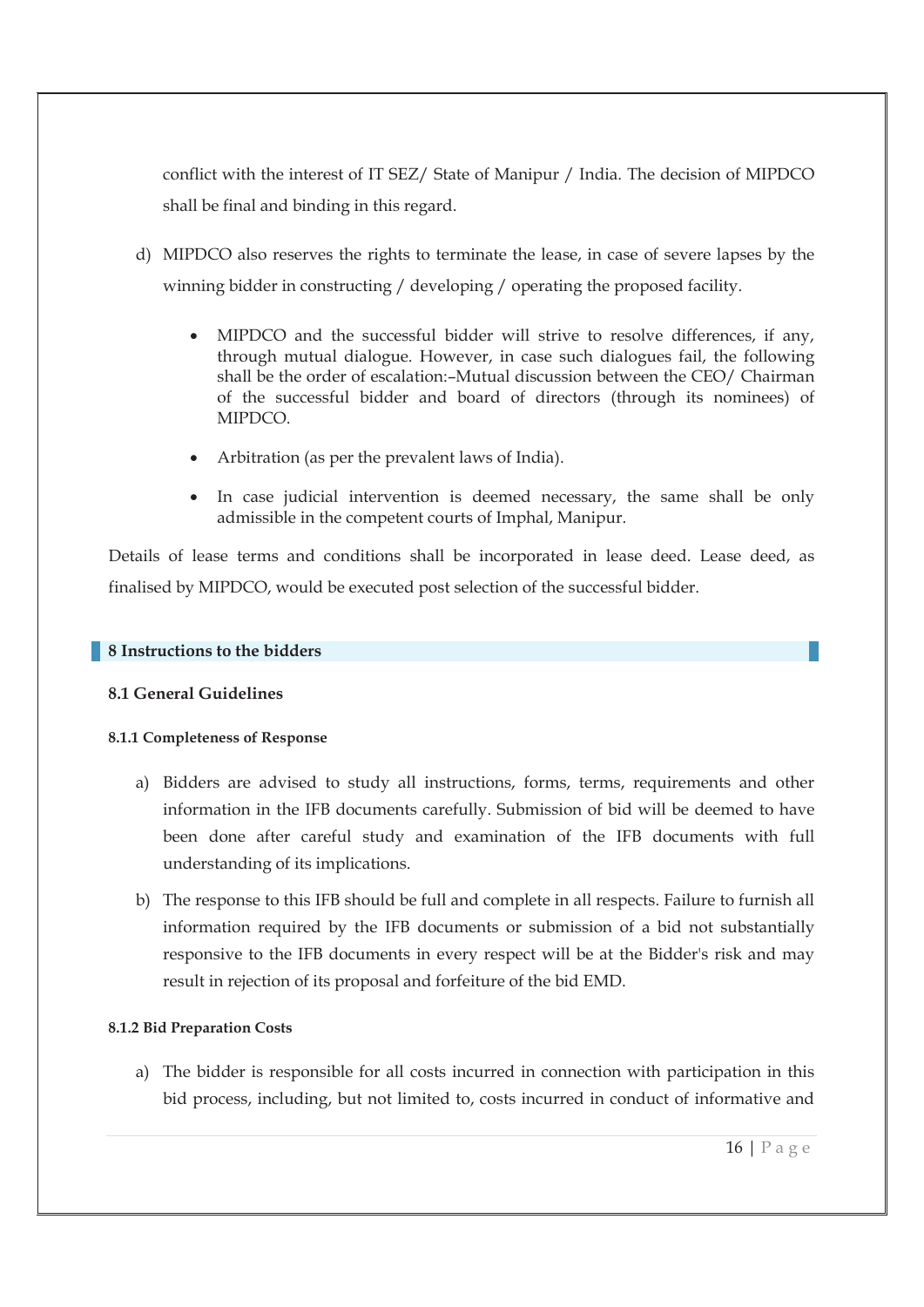other due diligence activities, travel to and participation in meetings/discussions/presentations, preparation of bid, in providing any additional information required by MIPDCO to facilitate the evaluation process, and in negotiating a definitive contract or all such activities related to the bid process. MIPDCO will in no case be responsible or liable for those costs, regardless of the conduct or outcome of the bidding process.

- b) This IFB does not commit MIPDCO to award a contract or to engage in related negotiations. Further, no reimbursable cost may be incurred in anticipation of award or for preparing this bid.
- c) All materials submitted by the bidder become the property of MIPDCO and may be returned completely at its sole discretion.

### **8.2 Pre-Bid Meeting**

#### **8.2.1 Pre-Bid Meeting**

MIPDCO will hold a pre-bid meeting with the prospective bidders as per the details provided on Section 1(Information for Bidders). This pre-bid meeting can be held in Imphal or any other place notified by MIPDCO.

### **8.2.2 Bidder Inquiries and MIPDCO Responses**

- a) All enquiries / clarifications from the bidders, related to this IFB, must be sent to the contact details mentioned in the "Information for Bidders".
- b) MIPDCO will endeavour to provide a full, complete, accurate, and timely response to all questions. However, MIPDCO make no representation or warranty as to the completeness or accuracy of any; neither MIPDCO nor its response undertakes to answer all the queries that have been posed by the bidders. The responses to the queries from all bidders will be distributed to all prospective bidders and posted on MIPDCO / DIT, GoM portal.
- c) No request for clarification from any bidder will be entertained after the last date for queries /clarifications as mentioned in Section 1(Information for Bidders).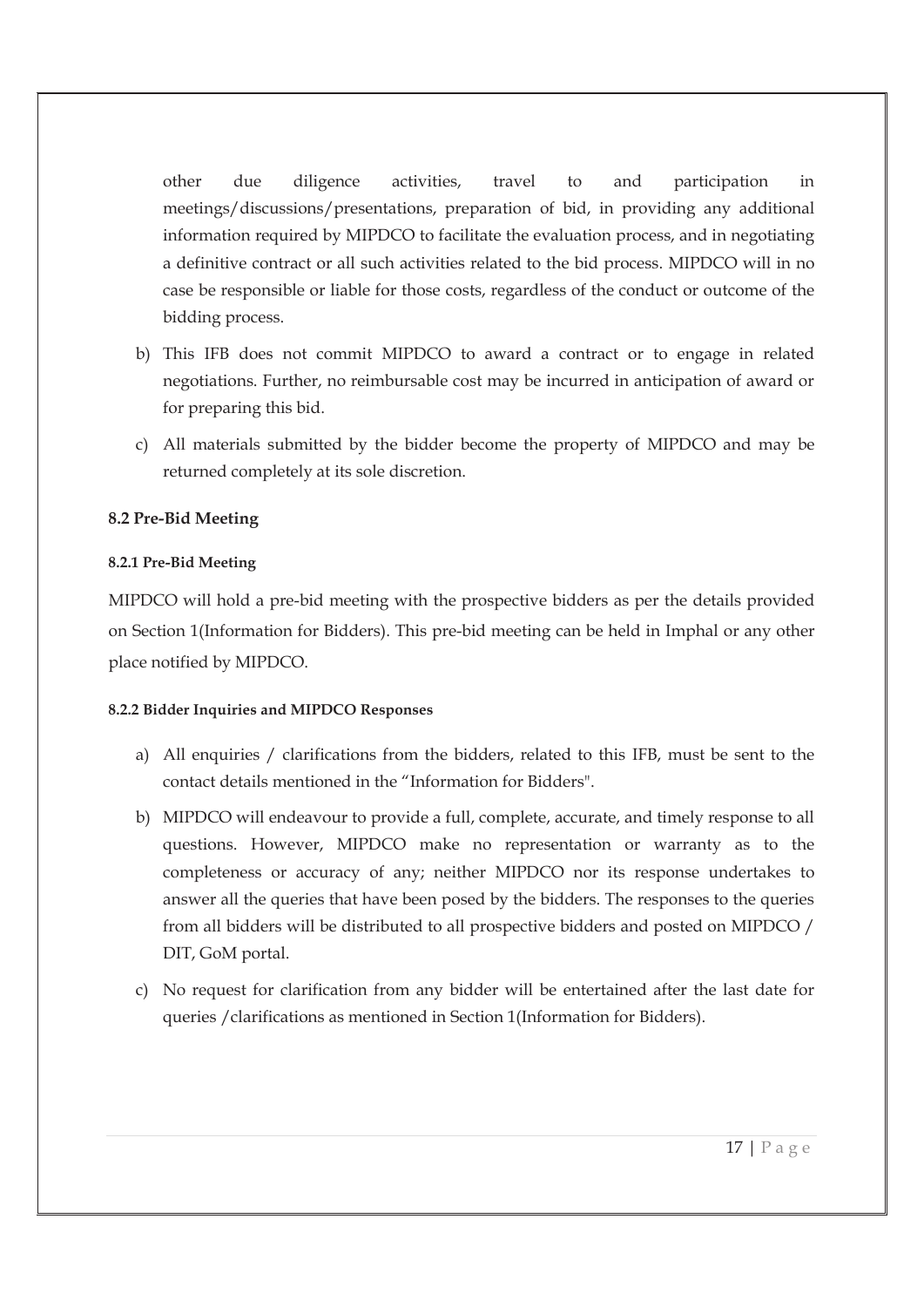#### **8.2.3 Amendment(s) to IFB Document**

- a) At any time prior to the last date for receipt of bids, MIPDCO may, for any reason, whether at its own initiative or in response to a clarification requested by a prospective bidder, modify the IFB Document by an amendment.
- b) In order to afford prospective bidders reasonable time in which to take the amendment into account in preparing their bids, MIPDCO may, at its sole discretion, extend the last date for the receipt of bids.

## **8.2.4 Supplemental Information to the IFB**

If MIPDCO deems it appropriate to revise any part of this IFB or to issue additional data to clarify an interpretation of provisions of this IFB, it may issue supplements to this IFB. Any such corrigendum shall be deemed to be incorporated by this reference into this IFB.

## **8.3 MIPDCO's Right to Modify Submission Deadline**

MIPDCO may, in exceptional circumstances and at its sole discretion, extend the deadline for submission of proposals by issuing a corrigendum, in which case all rights and obligations of the project and the bidders previously subject to the original deadline will thereafter be subject to the deadline as extended.

## **8.4 MIPDCO's Right to Terminate the Process**

- a) MIPDCO may terminate the bid process at any time and without assigning any reason. MIPDCO makes no commitments, explicit or implied that this process will result in a business transaction with anyone.
- b) This IFB does not constitute a contracting offer by MIPDCO. The bidder's participation in this process may result in MIPDCO selecting the bidder to engage in further discussions and negotiations toward execution of a contract. The commencement of such negotiations does not, however, signify a commitment by MIPDCO to execute a contract or to continue negotiations. MIPDCO may terminate negotiations at any time without assigning any reason whatsoever.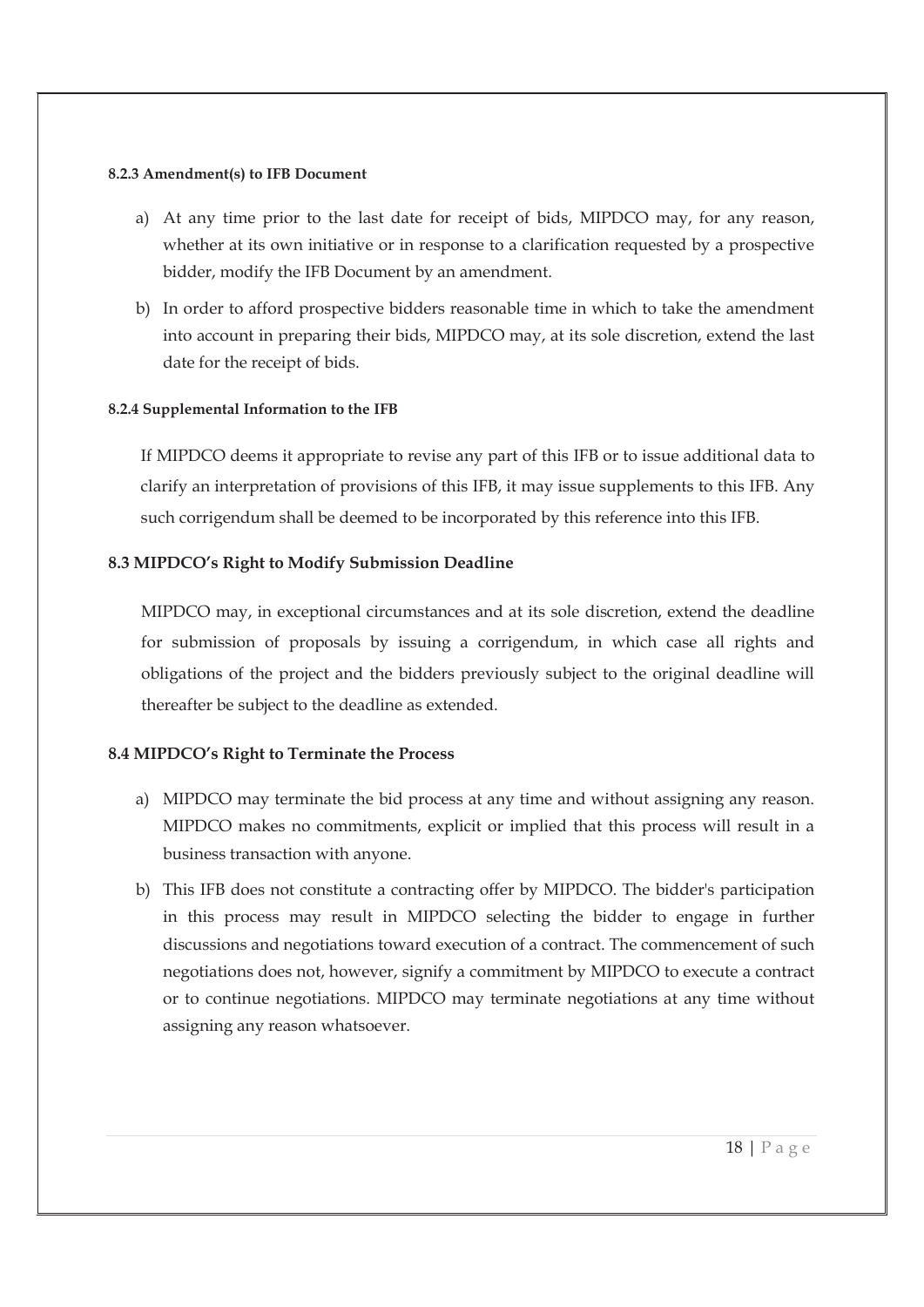### **8.5 Earnest Money Deposit (EMD)**

- a) Bidders shall submit the EMD of Rs 2 Cr (rupees two crores) in the form of a BG. EMD in any other form shall not be entertained. The scanned copy of the Bank Guarantee needs to be uploaded along with the response to the IFB.
- b) The EMD shall be denominated in Indian Rupees only. No interest will be payable to the bidder on the amount of the EMD.
- c) Unsuccessful bidder's EMD will be discharged/ returned as promptly as possible.
- d) The EMD may be forfeited:
	- i) If a bidder withdraws his bid or increases his quoted prices during the period of bid validity; or
	- ii) In the case of a successful bidder, if the bidder fails to sign the contract or to furnish Performance Bank Guarantee within specified time in accordance with the format given in the IFB.
- e) Bids submitted without adequate EMD will be liable for rejection

### **8.6 Submission of Bids**

The bidders should submit their offers in the format given in this document along with all required documents defined under clause 3 and 4 of this IFB. Bid document shall be uploaded at https://manipurtenders.gov.in

#### **8.6.1 Documents Comprising the Bid**

The bids prepared by the Bidder shall comprise of the following:

- a) Cover letter along with a power of attorney authorising the bidder to sign/ execute the bid on behalf of the company, as a binding document and also execute all relevant agreements forming part of the IFB (Refer Form 1).
- b) EMD : In the form of Bank Guarantee for Rs 2 Cr (rupees Two Crores only.). Refer Form 4. Scanned copy of EMD and Demand Draft towards tender fee should be uploaded along with other documents and hard copy to reach OSD (IT), GoM before the last date of submission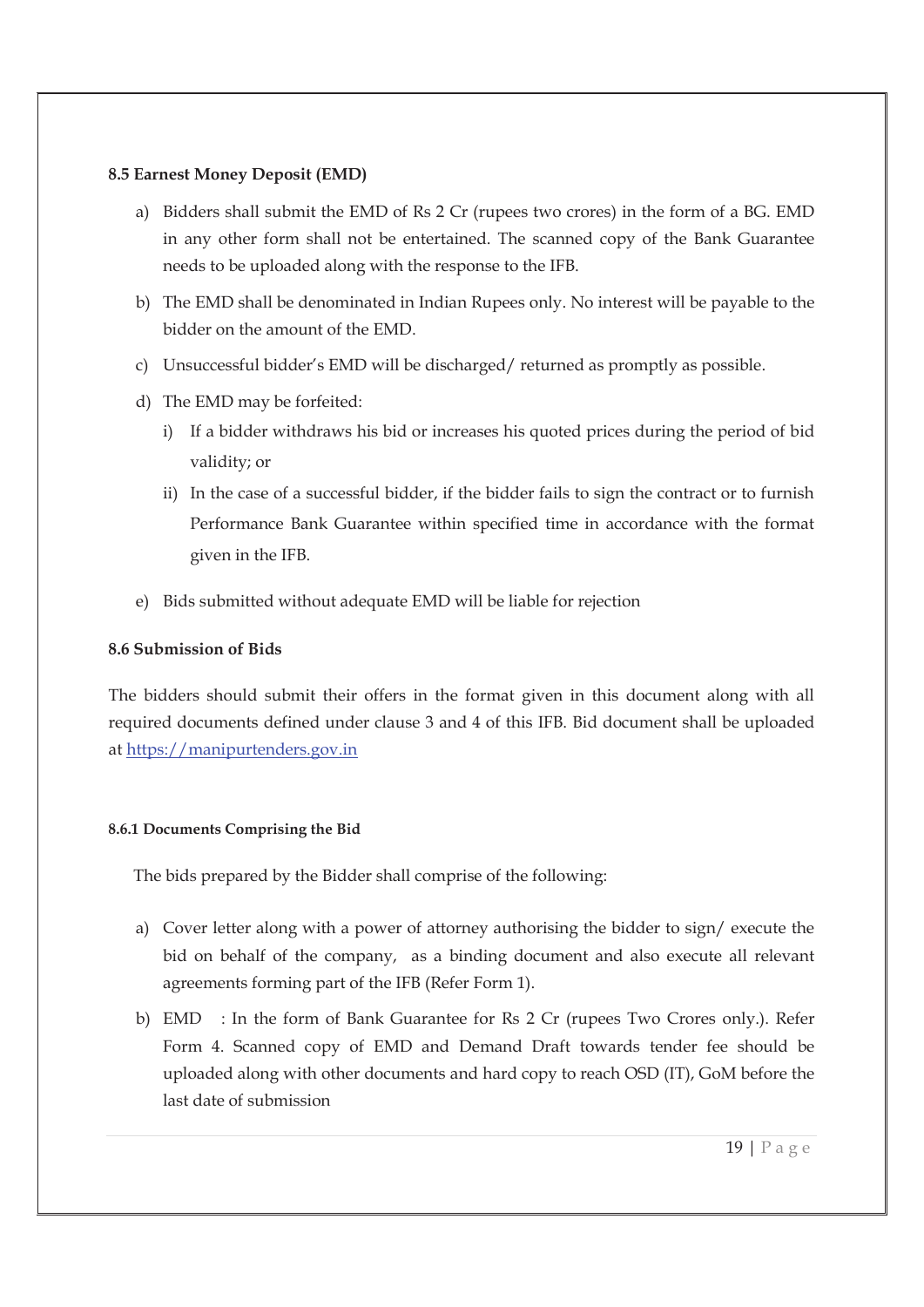- c) All relevant documents required as evidence of meeting eligibility criteria.
- d) Firm Details of the bidding entity (Refer Form 2). In case of consortium, similar details for all members have to be submitted, however, all eligibility criteria must be met by the lead bidder.
- e) Construction business or shopping mall / arcade business turnover auditor certificate
- f) Project Experience (Refer Form 3)
- g) Financial Bid (Refer Form 5)

## **8.7 MIPDCO's Rights to Accept / Reject any or all bids**

MIPDCO reserves the right to accept or reject any bid, and to annul the bidding process and reject all bids at any time prior to auction of land, without thereby incurring any liability to the affected Bidder or Bidders or any obligation to inform the affected bidder or bidders of the grounds for MIPDCO's action.

### **8.8 Performance Bank Guarantee**

Within 15 days of the winning auction, successful bidder has to submit Performance Bank Guarantee of 10% of the final auction value in the form of unconditional, unequivocal and irrevocable Bank Guarantee (BG) from any Scheduled Bank, which is valid up to payment of last instalment of auction value and applicable to an extension periods as may be mutually accepted. The PBG will be released within 6 months after full and final payment of the auction value to MIPDCO.

### **8.9 Evaluation Process**

### **8.9.1 Bid Evaluation Committee**

- a) The Tender Evaluation Committee (TEC) constituted by the GoM/MIPDCO shall evaluate the tenders.
- b) The decision of the TEC in the evaluation of the bids shall be final and binding. Bid evaluation is to ensure that the bidder meets the requirements as outlined in the IFB Document. No correspondence will be entertained outside the process of negotiation/ discussion within the committee.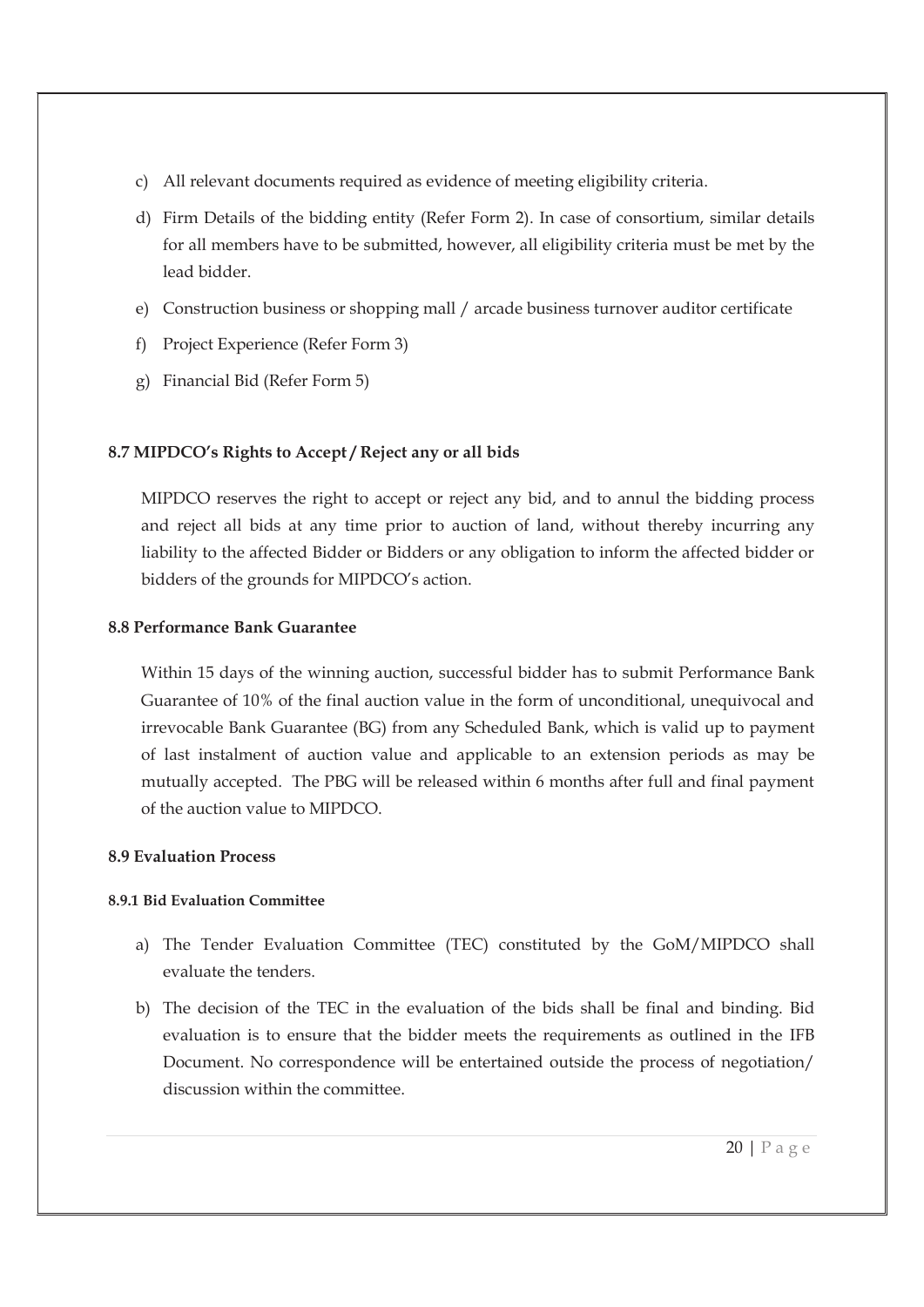- c) TEC will evaluate and compare the bids determined to be substantially responsive.
- d) Post the determination of bids that are eligible under the terms of this tender, the financial bids of the eligible bidders would be opened in the presence of representatives of all the bidders who are present.

### **8.10 Silent Auction, Contract Finalisation and Award**

- a) MIPDCO reserve the right to conduct further rounds of Silent Auction in case two or more bids are within 10% of highest bid. However the same is not binding on MIPDCO.
- b) MIPDCO shall notify the successful bidder in writing by hand delivery, speed post or by fax, that its bid has been accepted.
- c) Until the lease deed is executed, the notification of allotment of land along with the complete IFB document including all annexure and appendices will constitute a binding contract between successful bidder and MIPDCO.

## **8.11 Signing of Contract**

Within three months of MIPDCO notifying the successful bidder that its bid has been accepted, it shall execute the lease deed with the successful bidder.

## **8.12 Disqualification**

MIPDCO may at its sole discretion and at any time during the evaluation of bids, disqualify any respondent/bidder, if the agency:

- a) Made misleading or false representations in the forms, statements and attachments submitted as proof of the eligibility requirements
- b) Exhibited a record of poor performance such as abandoning works, not properly completing the contractual obligations, inordinately delaying completion or financial failures, etc. in any project in the preceding three years
- c) Submitted a bid that is not accompanied by required documentation or is nonresponsive
- d) Failed to provide clarifications related thereto, when sought
- e) Submitted more than one bid (as lead bidder or otherwise)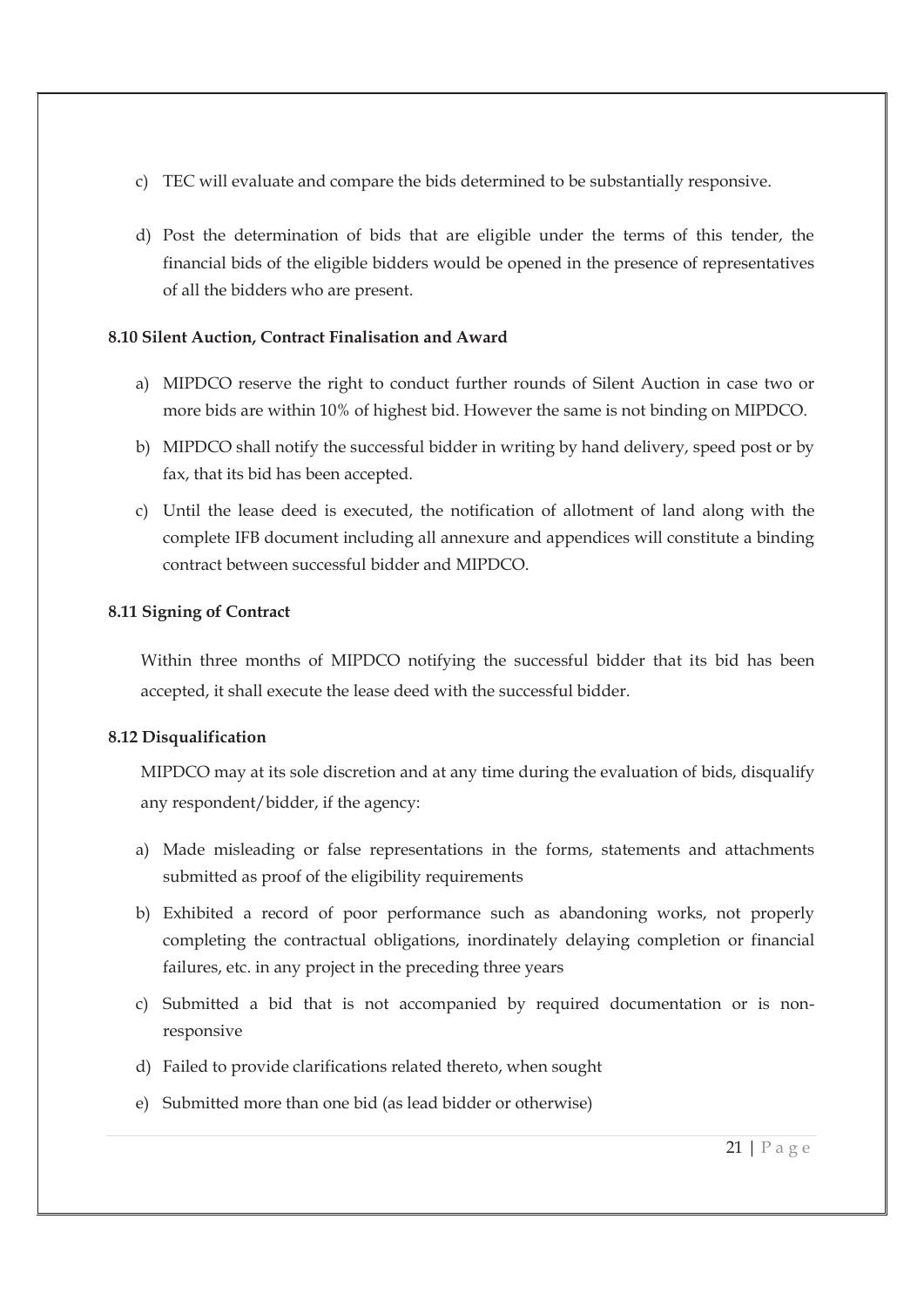- f) Was declared ineligible by the Government of India/State/UT Government for corrupt and fraudulent practices.
- 2) The decision of MIPDCO shall be final and binding, and the affected party may not be allowed to render any clarifications thereafter.

## **8.13 Refund of EMD and Submission of Performance Bank Guarantee**

- a) EMD will be refunded as follows
	- i. In the case of those bidders whose bids do not qualify, the EMD will be refunded without any interest accrued within one month of the acceptance of Tender Evaluation Committee's (TEC) recommendations.
	- ii. For the successful bidder, the EMD will be refunded subsequent to submission of performance bank guarantee and subject to entering into a lease deed / contract.
	- iii. For other bidders, EMD will be returned within 15 working days of the declaration of successful bidder.

## **8.14 Other Terms and Conditions**

- a) MIPDCO reserves the right to accept or reject any bid, to annul the entire bid process or reject all bids at any time prior to auction of land, without thereby incurring any liability to the affected bidder(s) or any obligation to inform the affected bidder(s) the grounds for such decision.
- b) If at any stage of the tendering process or during the currency of the agreement, any suppression / misrepresentation of such information is brought to the knowledge of MIPDCO, then MIPDCO will have all rights to reject the bid or terminate the agreement, as the case may be, without any compensation to the bidder.
- c) The bidder shall be deemed to have complied with all clauses in this IFB. Evaluation shall be carried out on the information available in the bid.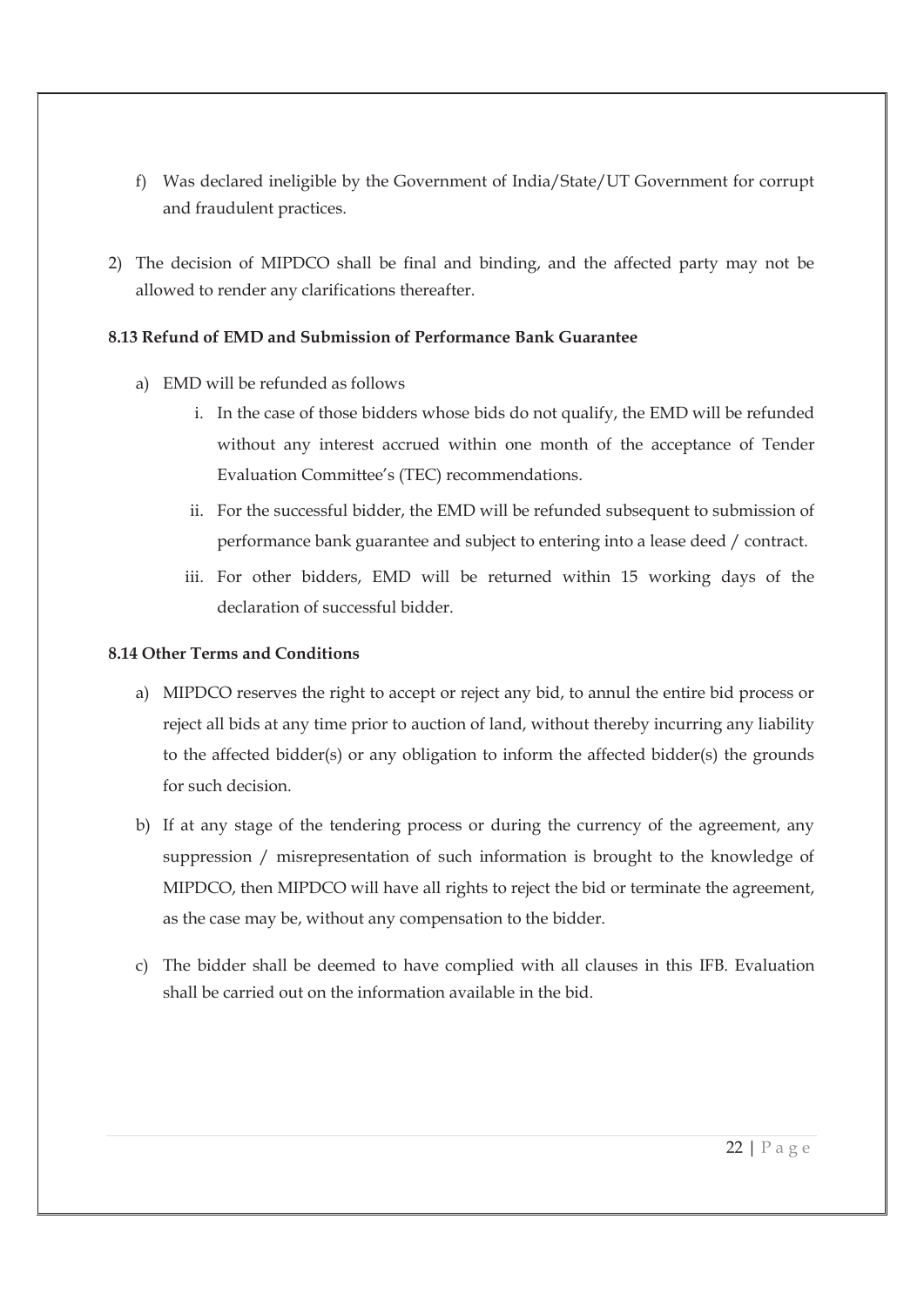### **8.15 Conditions of Contract**

The lease deed would be signed between MIPDCO and the successful bidder. The draft lease deed will be shared with the successful bidder only.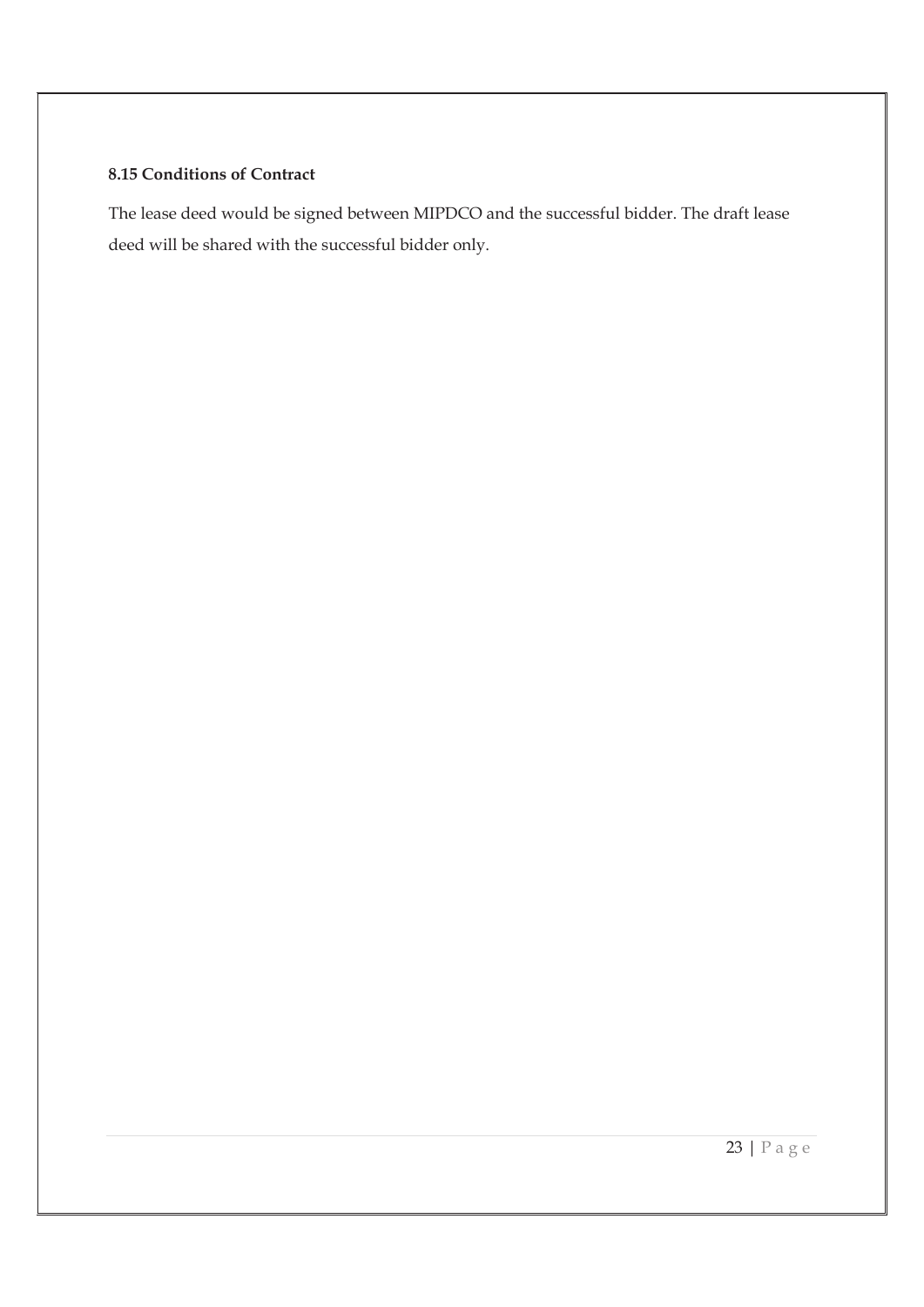#### **9 Forms**

#### **9.1 Form1–Cover Letter to submit bid in response to IFB Notice**

*(To be submitted on letter head of the responding firm)* 

{Place} {Date}

To

Officer on Special Duty (IT), Department of Information Technology, 4th Floor, West Block, New Secretariat, Imphal West - 795001

Ref: IFB Notification no dated

Subject**:** Submission of proposal in response to the **IFB for auction of land for construction, development, commissioning and operation of a shopping mall / arcade at IT SEZ in Mantripukhri, Imphal.** Tender No \_\_\_\_\_\_\_\_\_\_\_\_\_\_\_\_\_\_\_\_.

Dear Sir,

- 1. Having examined the IFB document, we, the undersigned, herewith submit our bid in response to your IFB no \_\_\_\_\_\_\_\_\_\_\_\_\_\_\_\_\_\_\_dated \_\_\_\_\_\_\_\_\_\_\_\_\_\_\_for participating in land auction for construction, development, commissioning and operation of a shopping mall / arcade at IT SEZ in Mantripukhri, Imphal, in full conformity with the said IFB document.
- 2. We have read the provisions of the IFB document and confirm that these are acceptable to us. We further declare that additional conditions, variations, deviations, if any, found in our bid shall not be given effect to.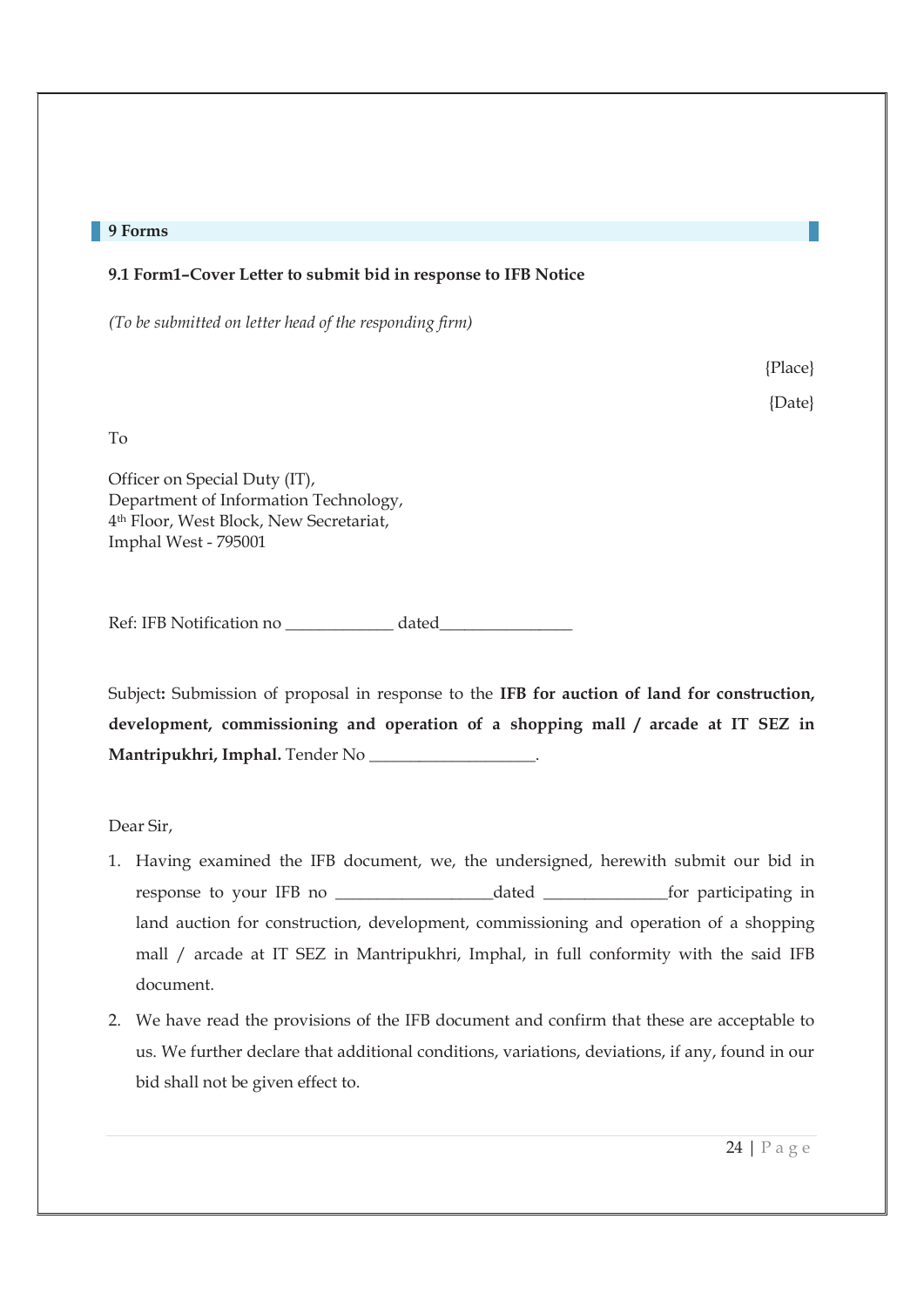- 3. We agree to abide by this proposal, consisting of this letter, the detailed response to the IFB and all attachments, for a period of **180 days** from the closing date fixed for submission of proposals as stipulated in the IFB document (or corrigendum released, if any).
- 4. The EMD of Rs. 2 Cr submitted by us in the form of a BG may be encashed if we do not submit the requisite Performance Guarantee as per the Contract amounting to  $\langle \rangle$ , and our bid is rejected by MIPDCO.
- 5. We hereby furnish an affirmative statement as to the existence of, absence of, or potential for conflict of interest on the part of the bidder or any prospective subcontractor due to prior, current, or proposed contracts, engagements, or affiliations with the MIPDCO. Additionally, such disclosure shall address any and all potential elements (time frame for service delivery, resource, financial or other) that would adversely impact the ability of the bidder to complete the requirements as given in the IFB
- 6. We would like to declare that we are not involved in any major litigation that may have an impact of affecting or compromising the delivery of services as required under this assignment and we are not under a declaration of ineligibility for corrupt or fraudulent practices.

Dated this Day of 2014 (Signature)

Duly authorised to sign the Bid Response for and on behalf of: (Name and Address of Company) Seal/Stamp

Encl: Power of Attorney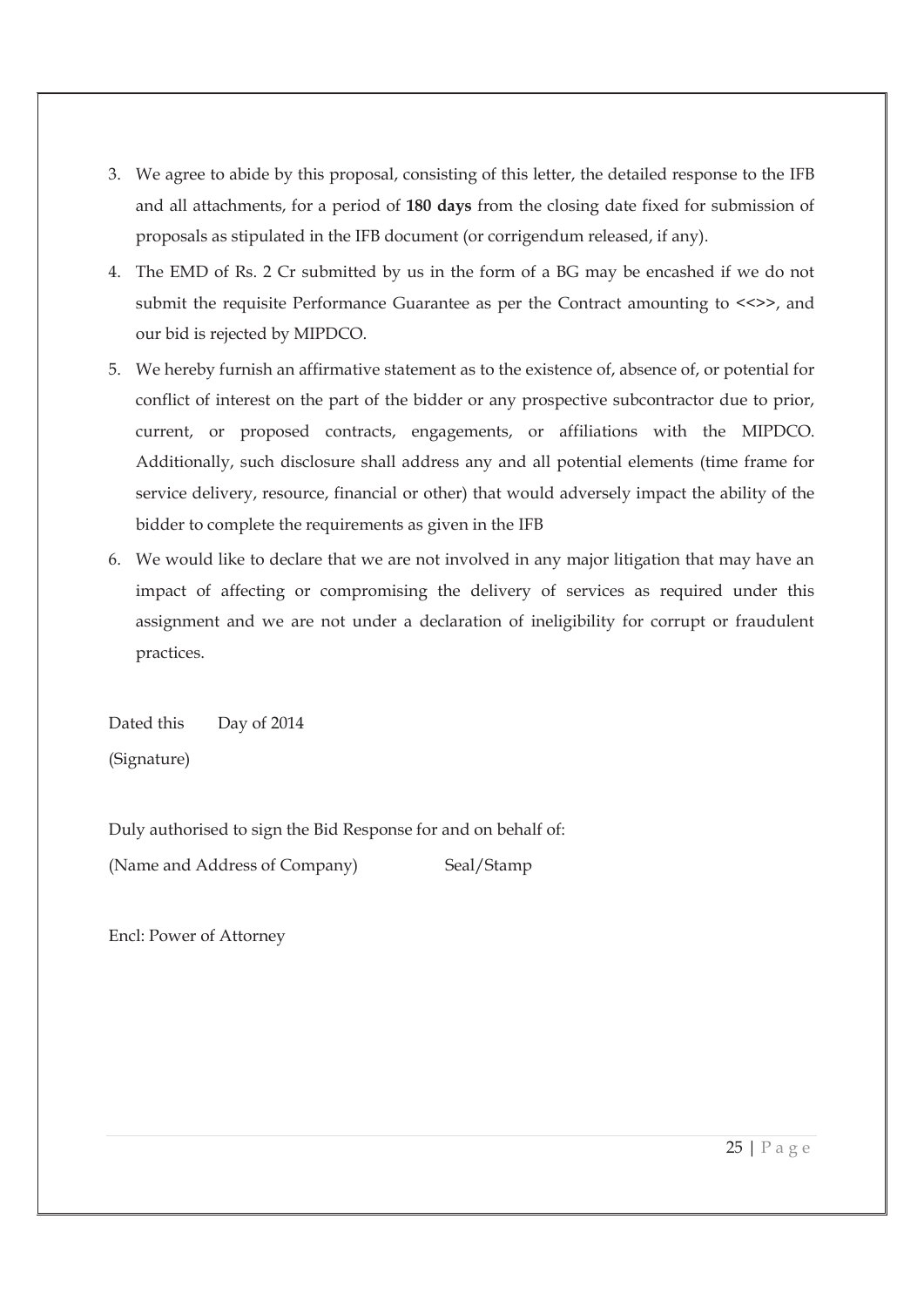## **9.2 Form 2 - Details of Bidding Entity**

In case of consortium, detail of all members of consortium shall be furnished using the format below along with the agreement / MoU of consortium defining roles and responsibility of each member.

| Details of the Organisation / Consortium                                                 |              |          |          |
|------------------------------------------------------------------------------------------|--------------|----------|----------|
| Name                                                                                     |              |          |          |
| Lead bidder of consortium                                                                |              |          |          |
| Nature of the legal status in India                                                      |              |          |          |
| Nature of business in India                                                              |              |          |          |
| Date of Incorporation                                                                    |              |          |          |
| Date of Commencement of Business                                                         |              |          |          |
| Address of the Headquarters                                                              |              |          |          |
| Address of the Registered Office in India                                                |              |          |          |
| Name and mobile number of the Contact<br>Person                                          |              |          |          |
| Turnover<br>(in<br>Rs<br>Crores)<br>from<br>development<br>Construction,<br>and          | $FY$ 10 - 11 | FY 11-12 | FY 12-13 |
| operations of commercial projects in India.                                              |              |          |          |
| Auditors certificate showing consulting<br>turnover for the last three (3) years (FY 10- |              |          |          |
| 11, 11-12, 12-13) of more than 100 crores to                                             |              |          |          |
| be submitted                                                                             |              |          |          |
| Other Relevant Information                                                               |              |          |          |

Similar details have to be provided for all the bidders in case of consortium.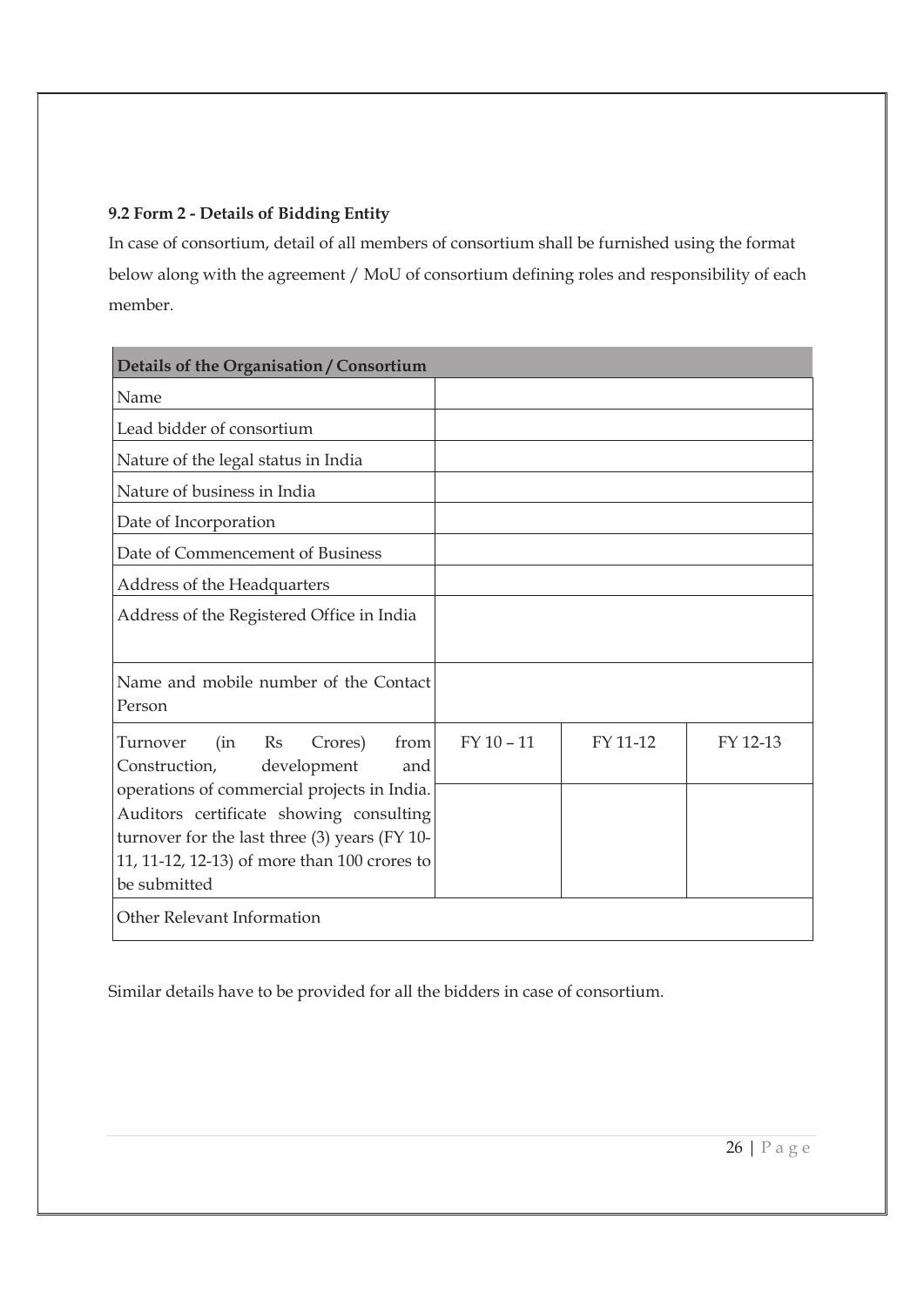## **9.3 Form 3 - Details of Experience of Responding Firm**

Using a suitable format, the responding firm should provide information on the similar assignments as required for bid. Project experience showcased should be a construction, development, commissioning and operation of commercial projects of similar nature.

|   | Name of the project and location      |
|---|---------------------------------------|
|   | Equity owner details                  |
| 3 | Year of completion                    |
| 4 | Last three years revenue              |
| 5 | Plot Area                             |
| 6 | Built up area                         |
|   | Contact details of the representative |
| 8 | Other details (please add rows)       |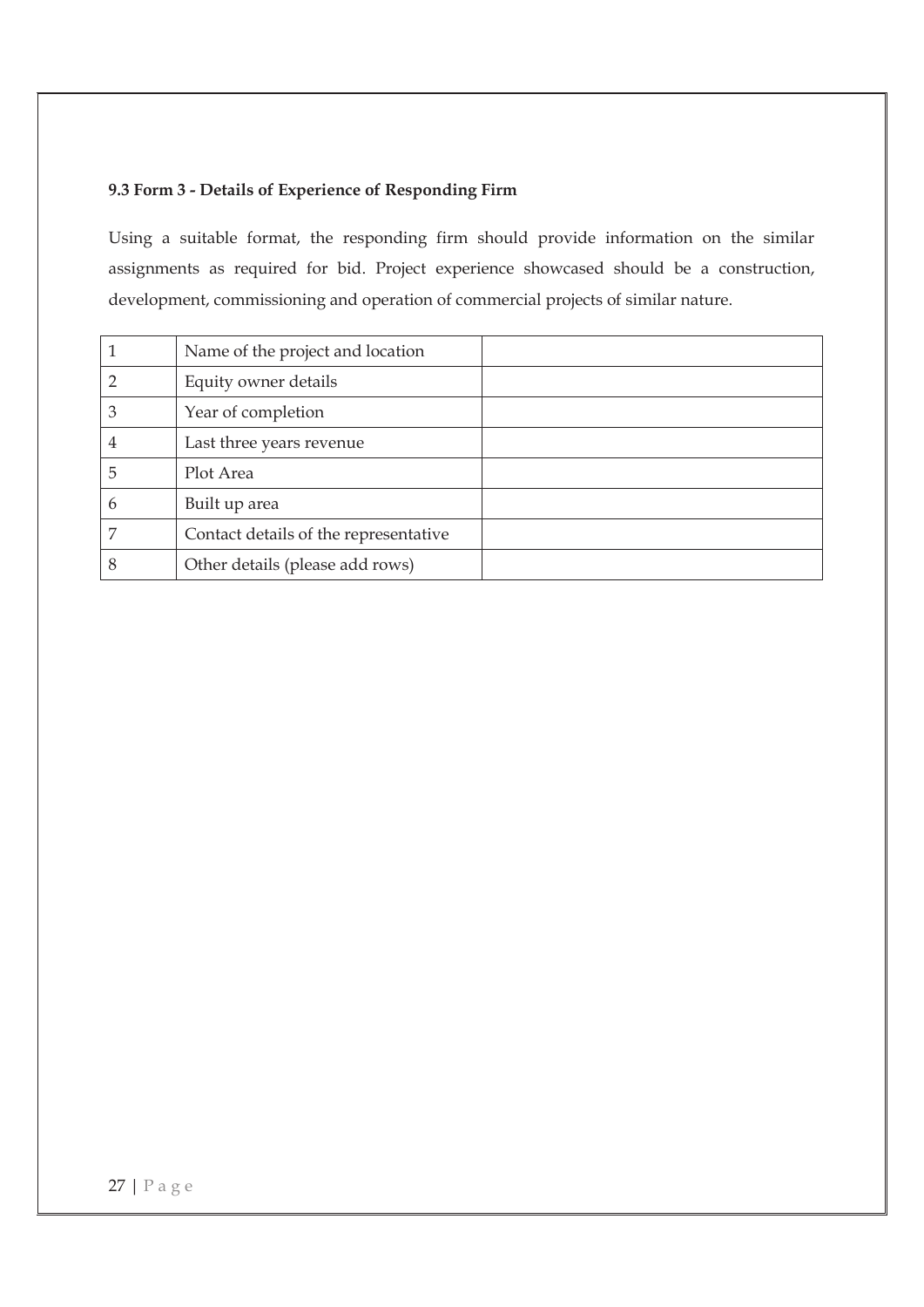#### **9.4 Form 4A – Format of Bank Guarantee for EMD**

*From a Scheduled Bank only* 

To,

Officer on Special Duty (IT), Department of Information Technology, 4th Floor, West Block, New Secretariat, Imphal West - 795001

Whereas <<name of the responding firm>> (hereinafter called 'the Respondent') has submitted its proposal dated << date of proposal>> in response to the IFB notice no: <<IFB no.>> Imphal, <<IFB notice date>> for 'Auction of land for construction, development, commissioning and operation of shopping mall/arcade at IT SEZ in Mantripukhri, Imphal' (hereinafter called "the Proposal") to <<name of the Client>> and whereas it has been stipulated by you in the said contract that the applicant/bidder/purchaser shall furnish you with a bank guarantee by a recognized bank for the sum specified therein as security for compliance with its obligations in accordance with the contract;

Know all Men by these presents that we  $\langle \rangle$  >> having our office at  $\langle \rangle$ Address>> (hereinafter called "the Bank") are bound unto the MIPDCO in the sum of Rs. <<Amount in figures>> (Rupees <<Amount in words>> only) for which payment well and truly to be made to MIPDCO, the Bank binds itself, its successors and assigns by these presents. Sealed with the Common Seal of the said Bank this  $\langle$  <Date>>

The conditions of this obligation are:

- 1. If the Bidder having its bid withdrawn during the period of bid validity specified by the Bidder on the Bid Form; or
- 2. If the Bidder, having been notified of the acceptance of its bid by MIPDCO during the period of validity of bid

(a) Withdraws his participation from the bid during the period of validity of bid document; or

(b) Fails or refuses to participate in the subsequent Tender process after having been short listed;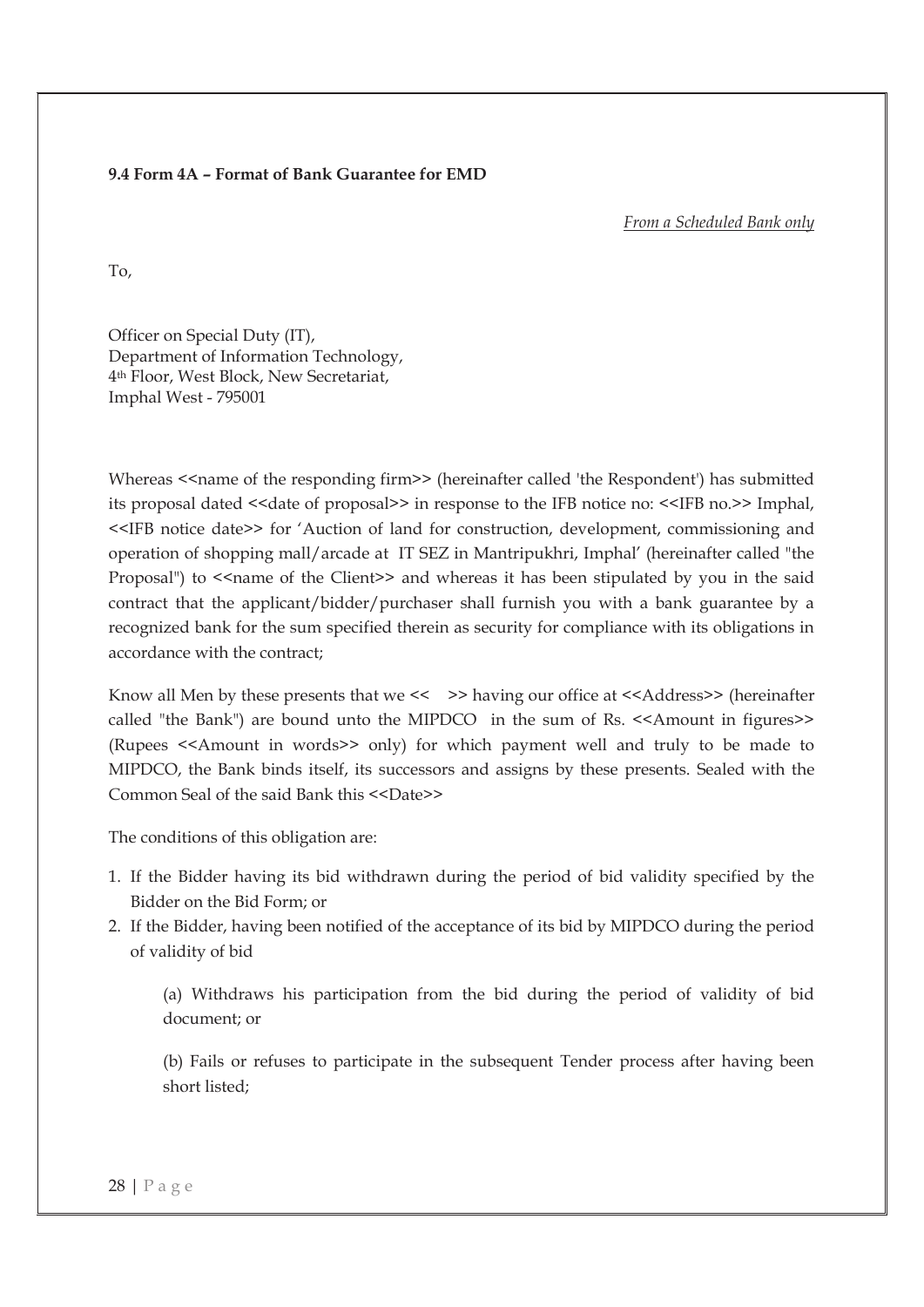We undertake to pay to MIPDCO up to the above amount upon receipt of its first written demand, without the MIPDCO having to substantiate its demand, provided that in its demand MIPDCO will note that the amount claimed by it is due to it owing to the occurrence of one or both of the two conditions, specifying the occurred condition or conditions.

This guarantee will remain in force up to <<insert date>> and including <<extra time over and above mandated in the RFP>> from the last date of submission and any demand in respect thereof should reach the Bank not later than the above date.

### **NOTHWITHSTANDING ANYTHING CONTAINED HEREIN:**

- **I.** Our liability under this Bank Guarantee shall not exceed Rs. <<Amount in figures>> (Rupees <<Amount in words>> only)
- **II.** This Bank Guarantee shall be valid upto *<<insert date>>*)
- **III.** It is condition of our liability for payment of the guaranteed amount or any part thereof arising under this Bank Guarantee that we receive a valid written claim or demand for payment under this Bank Guarantee on or before <<*insert date>>*) failing which our liability under the guarantee will automatically cease.

(Authorized Signatory of the Bank)

Seal:

Date: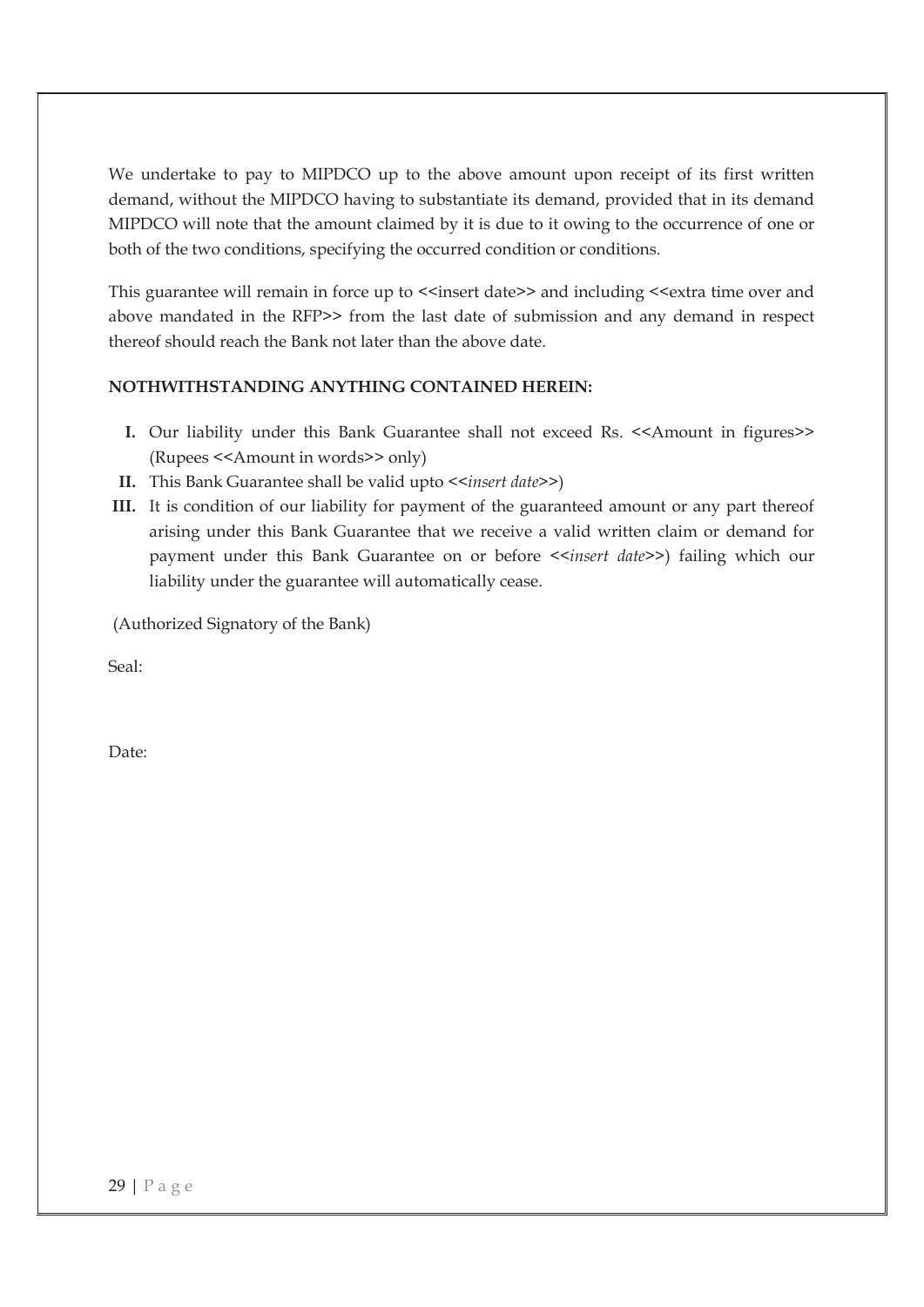#### **9.5 Form 4B – Format of Performance Bank Guarantee**

*From a Scheduled Bank only* 

#### PERFORMANCE SECURITY:

Whereas <<name of the responding firm>> (hereinafter called 'the Respondent') has submitted its proposal dated <<date of proposal>> in response to the IFB notice no: <<IFB no.>> Imphal, <<IFB notice date>> for 'Auction of land for construction, development, commissioning and operation of a shopping mall/arcade at IT SEZ in Mantripukhri, Imphal' (hereinafter called "the Proposal") to <<name of the Client>> and whereas it has been stipulated by you in the said contract that the applicant/bidder/purchaser shall furnish you with a Bank Guarantee by a recognized bank for the sum specified therein as security for compliance with its obligations in accordance with the contract;

KNOW ALL MEN by these presents that WE <<name of the Bank>> (hereinafter called "the Bank") having our registered office at <<address of Registered Office>> are bound unto the <<name of the Client>> (hereinafter called "the Purchaser") in the sum of <<amount in figures and words>> for which payment well and truly to be made to the said Purchaser, the Bank binds itself, its successors and assigns by these presents. Sealed with the Common Seal of the said Bank this ---- day of <<month>> 2014.

Now, therefore, we hereby affirm that we are guarantors and responsible to you, on behalf of the purchaser, upto a total of << amount in figures and words>> and we undertake to pay you, upon your first written demand declaring the purchaser to be in default under the contract and without cavil or argument, any sum or sums within the limits of  $\leq$  amount in figures and words>> as aforesaid, without your needing to prove or to show grounds or reasons for your demand or the sum specified therein.

We hereby waive the necessity of your demand the said debt from the applicant/purchaser before presenting us with the demand.

We further agree that no change or addition to or other modification of the terms of the contract to be performed thereunder or of any of the contract documents which may be made between you and the applicant/purchaser shall in any way release us from any liability under this guarantee and we hereby waive notice of any such change, addition or modification.

This guarantee shall be valid until <<validity date>>

Nothwithstanding anything contained herein: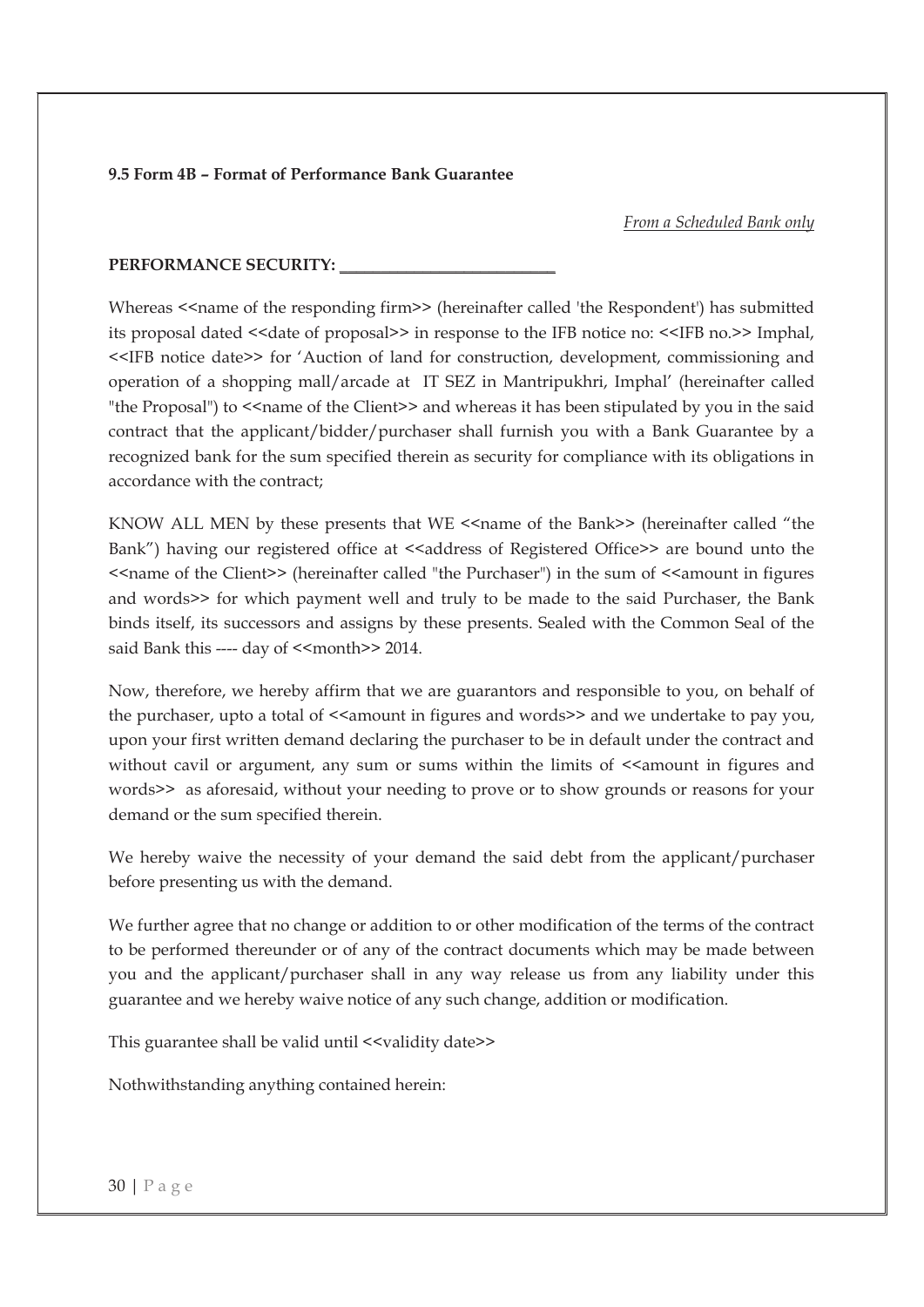- **I.** Our liability under this bank guarantee shall not exceed << amount in figures and words>>
- **II.** This bank guarantee shall be valid upto <<expiry date>>
- **III.** It is condition of our liability for payment of the guaranteed amount or any part thereof arising under this bank guarantee that we receive a valid written claim or demand for payment under this bank guarantee on or before <<expiry date>> failing which our liability under the guarantee will automatically cease.

(Authorized Signatory of the Bank)

Seal:

Date: